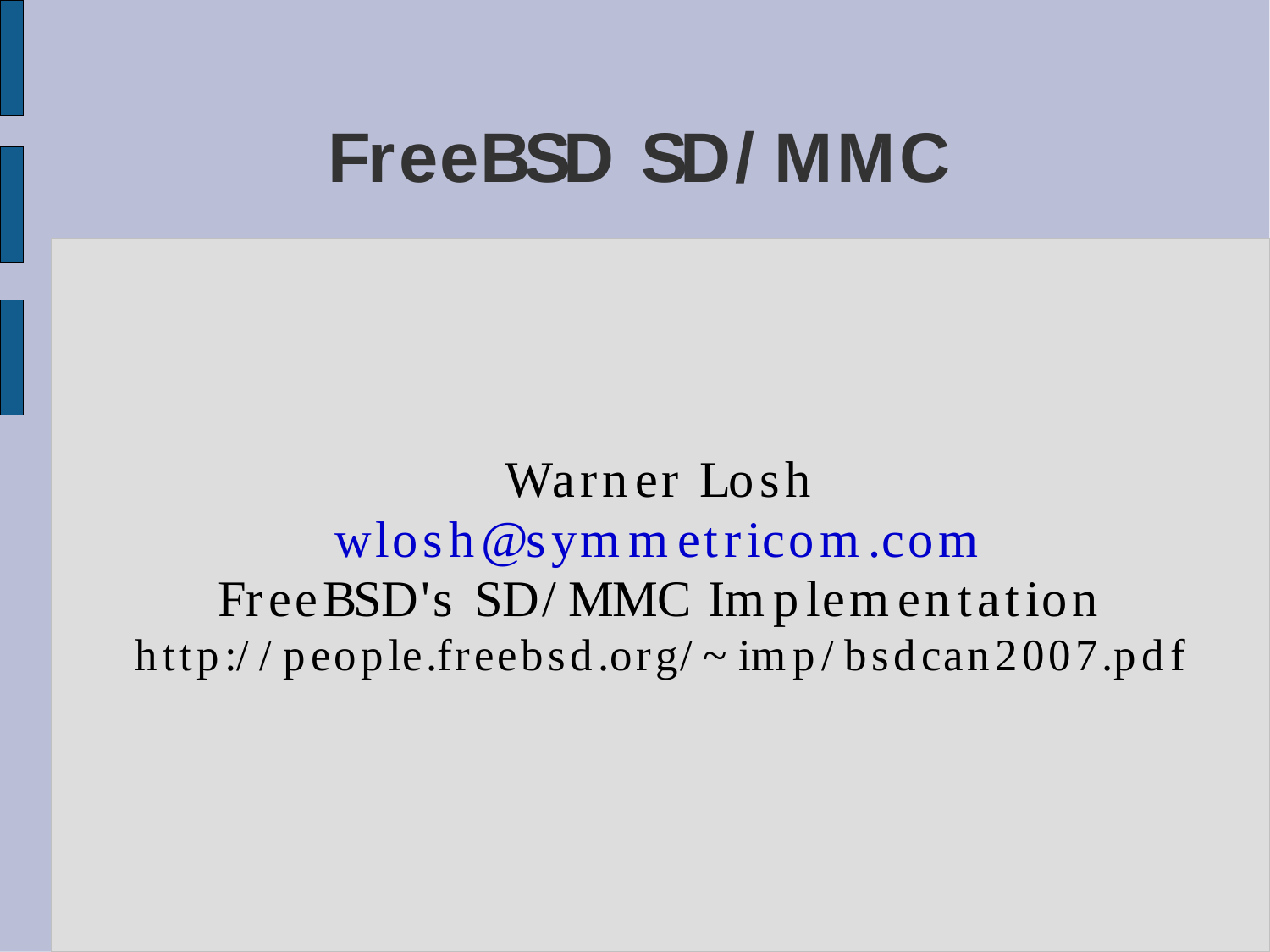# **Overview**

- Background
- MMC / SD card survey
- Motivation
- Embedded
- Standard's Device Model
- MMC / SD hardware details
- FreeBSD Implementation
- To do list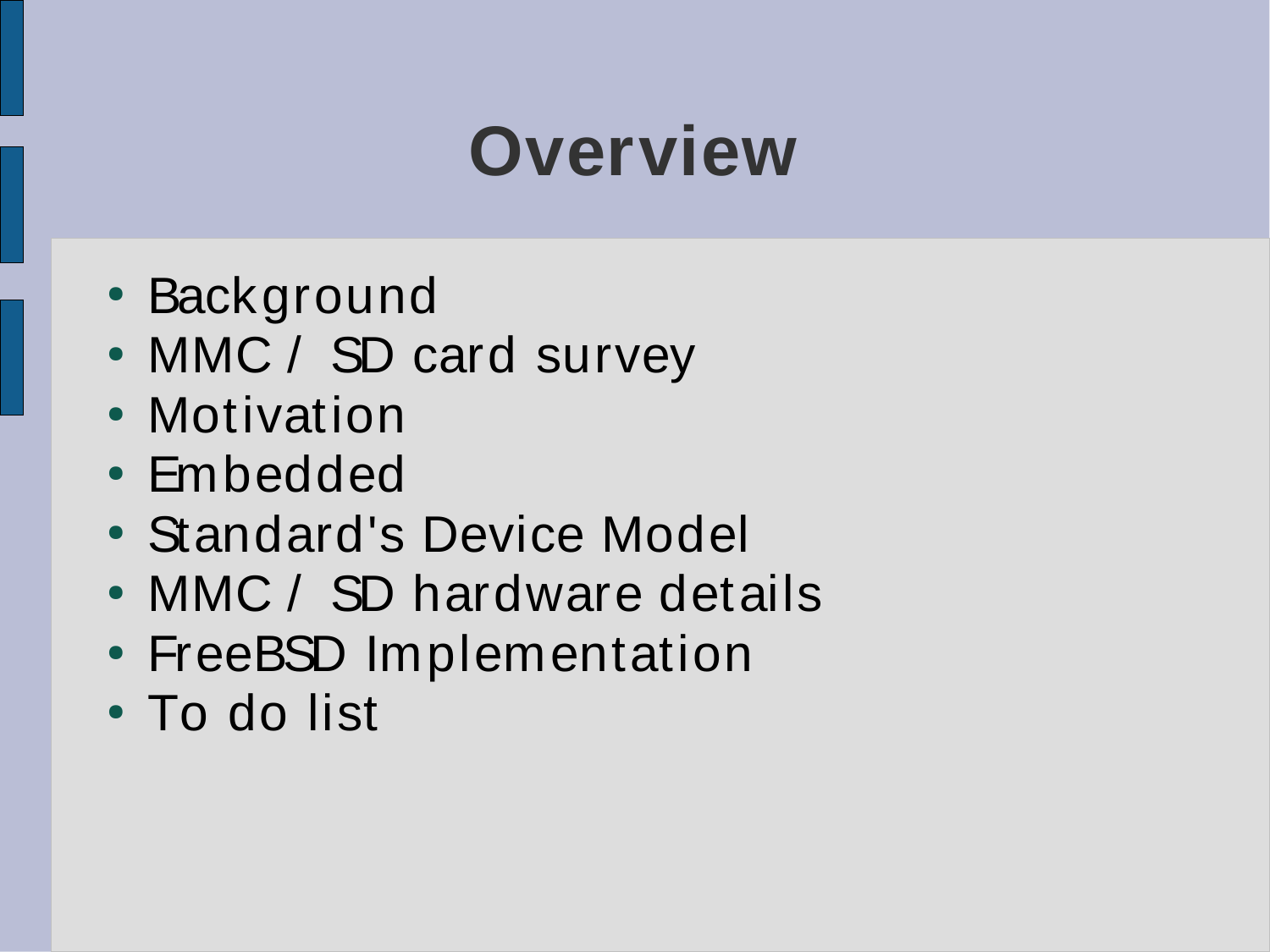# **Background**

- History
	- MMCA (1997 Siemens AG, SanDisk)
	- SDCA (1999 as secure MMC Matsushita, Toshiba, SanDisk)
- MMC Cards (1998) – 16MB to 4GB
- SD Cards (2000)
	- 16MB to 2GB (or 4GB)
- SDHC Cards (2006) – 4GB- 32GB, three speed classes
- SDIO Cards (2006)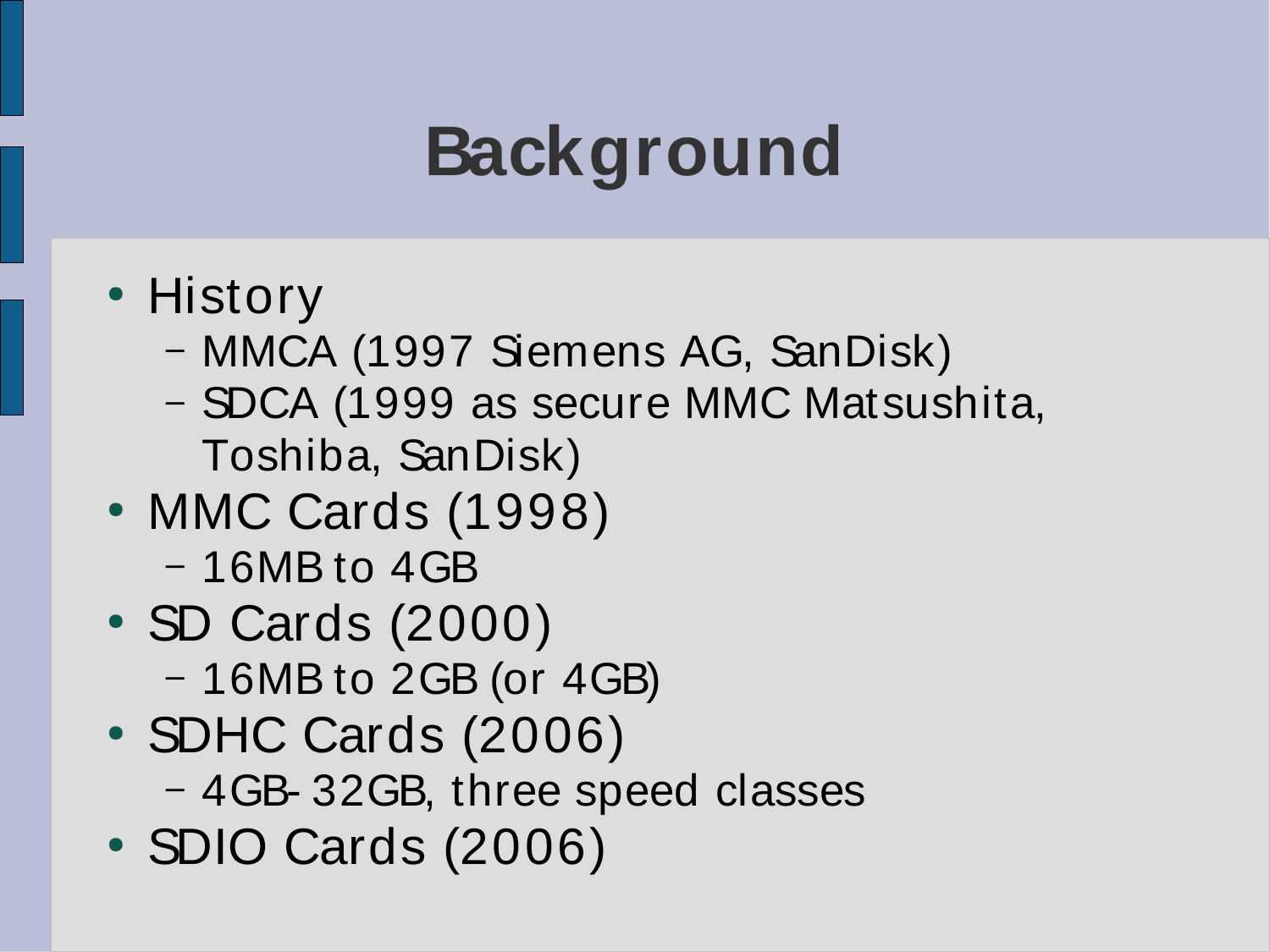## **MMC Cards**

- MMCA (http://[www.mmca.org/](http://www.mmca.org/))
- Siemens AG and SanDisk 1997
- 1- bit 20MHz serial interface
- Multiple devices on bus
- Open standard, but expensive (\$1k)
- RS-MMC
- Current Version 4.x
- Wikipedia article excellent: http:/ / en.wikipedia.org/ wiki/ MultiMediaCard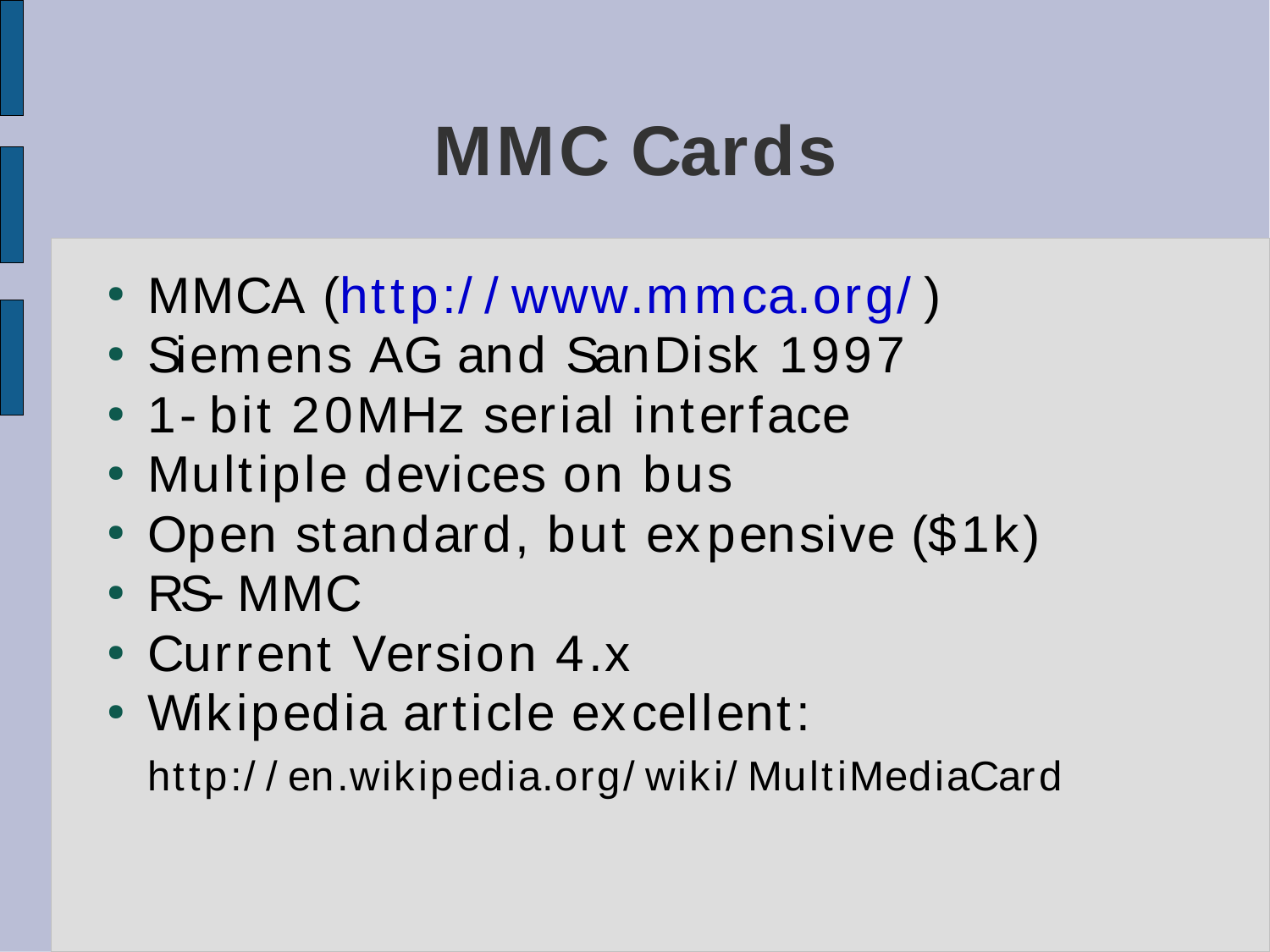# **MMC Cards (cont)**

- MMC v1.0 (September 1996)
- MMC v2.11 (June 1999)
	- SD Card based on this standard
- MMC v3.31 (May 2003)
	- Dual Voltage Cards
- MMC v4.x (April 2005)
	- Smaller form factor
	- Larger bus (4 or 8 bits)
	- Faster bus (26MHz or 52MHz)
	- SecureMMC
	- MMCplus (> 4GB)
- eMMC (December 2006)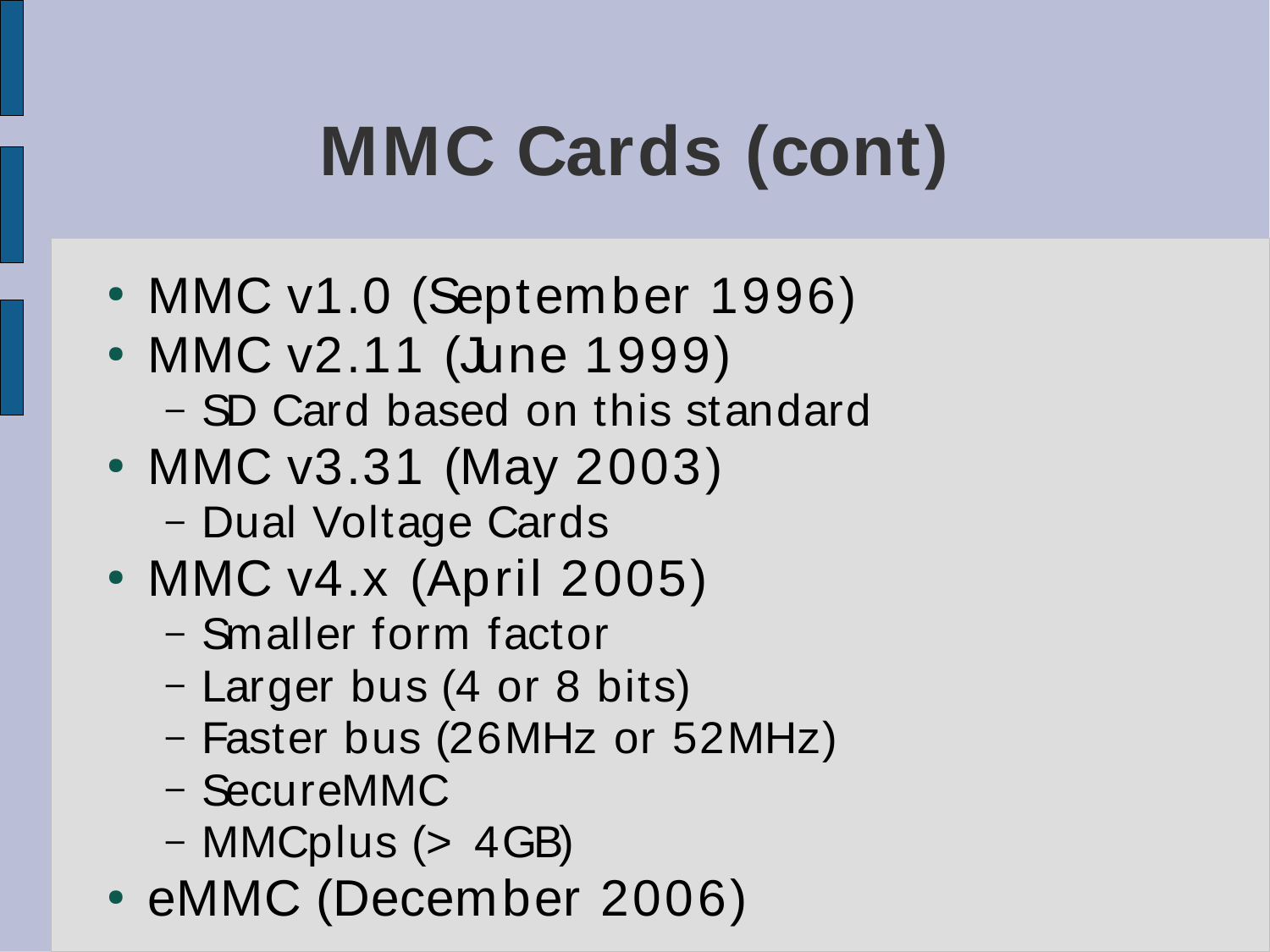# **MMC Cards (cont)**

| <b>MMC</b> | Transcend<br>I<br><b>MMC</b> micro<br>Adapta | <b>RS-MMC</b>   |
|------------|----------------------------------------------|-----------------|
|            |                                              | <b>MMCmicro</b> |

- Kinds of Cards – MMC / MMCplus
	- RS- MMC / MMCmobile
	- MMCmicro
	- eMMC

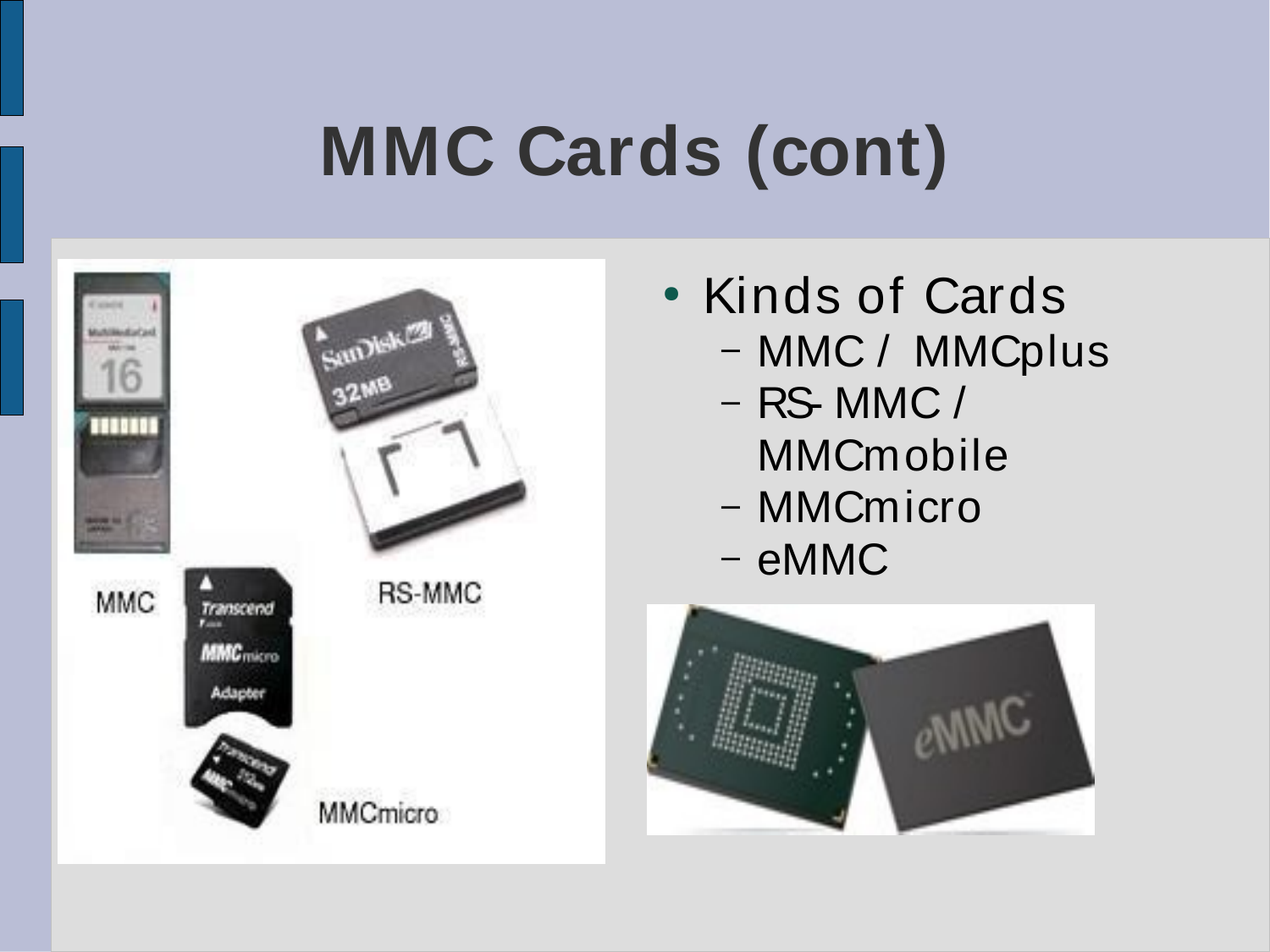# **SD Cards**

- SDCA (http://[www.sdca.org/](http://www.sdca.org/))
- Matsushita, Toshiba, SanDisk 1999
- MMC v 2.21
- $\cdot$  4bit Bus @ 25MHz
- Full Standard Closed
- Simplified Standard 1.01 and 2.0 (SDHC) freely available
- Wikipedia Article: http:/ / en.wikipedia.org/ wiki/ Secure\_Digital\_card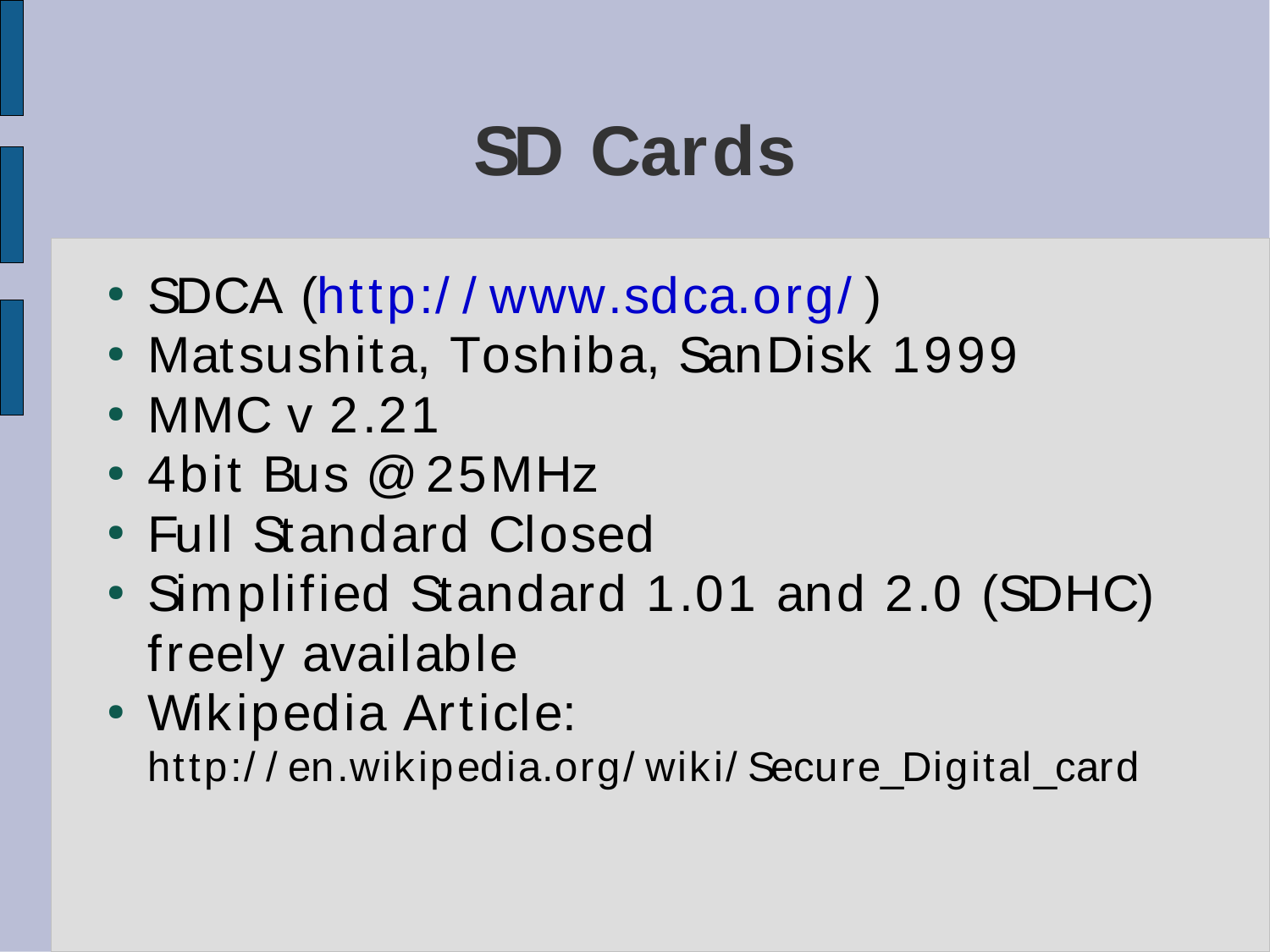# **SD Cards (cont)**

- SD 1.0 (October 2001)
	- Complete Standard NDA & \$\$\$
	- Simplified Standard released 2005
	- Based on MMC Standard
	- One device on bus
	- 4bit 25MHz bus (12.5MB/ s)
	- Alternative SPI bus interface
	- 16MB- 2GB (4GB available)
- SD 2.0 (April 2006)
	- SDHC (4GB- 32GB)
	- Optional 8- bit bus
	- 3 speed classes(2MB/ s, 4MB/ s, 6MB/ s)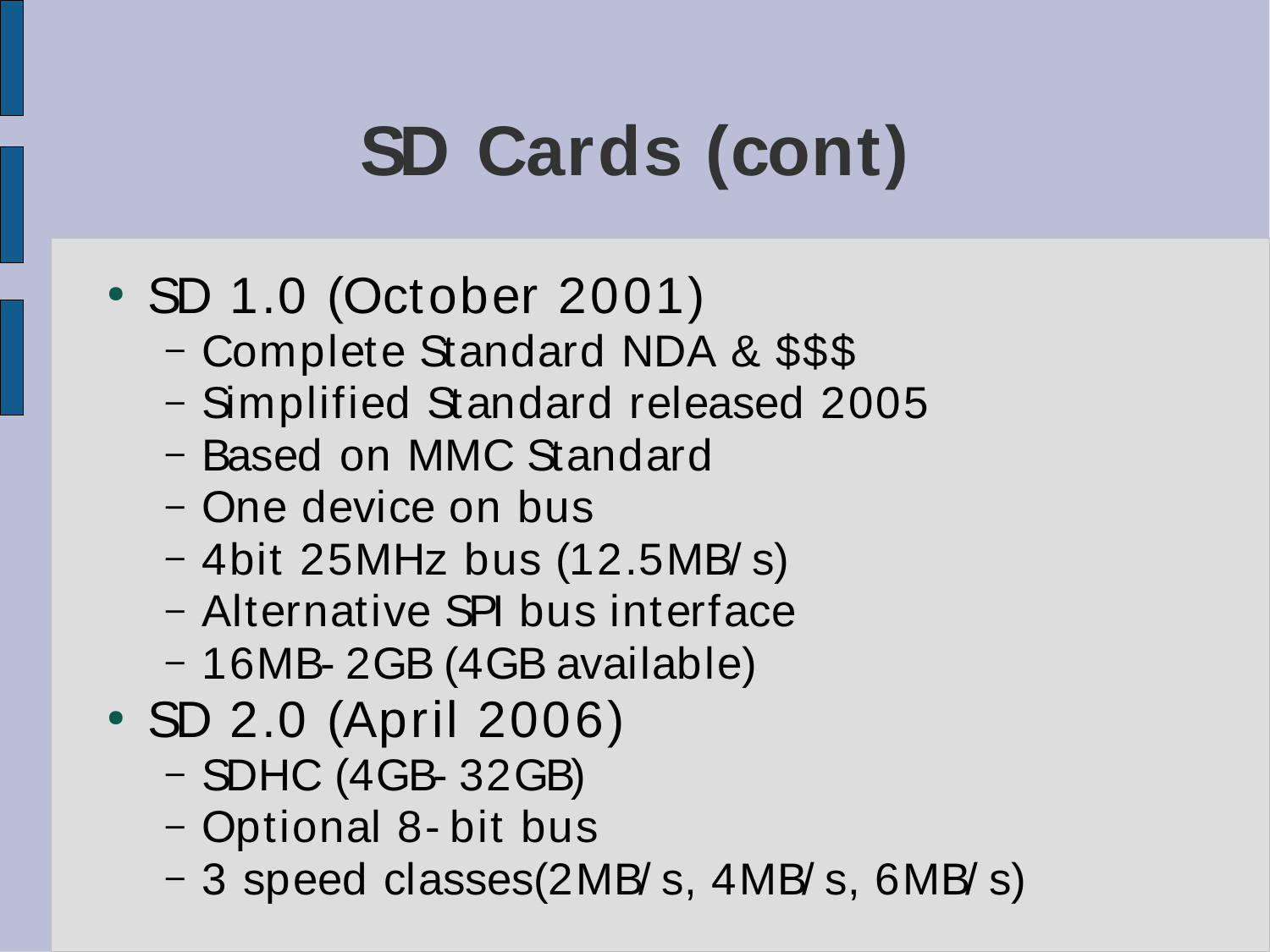# **SD Card Examples**



- SDHC
- SD
- MiniSD
- MicroSD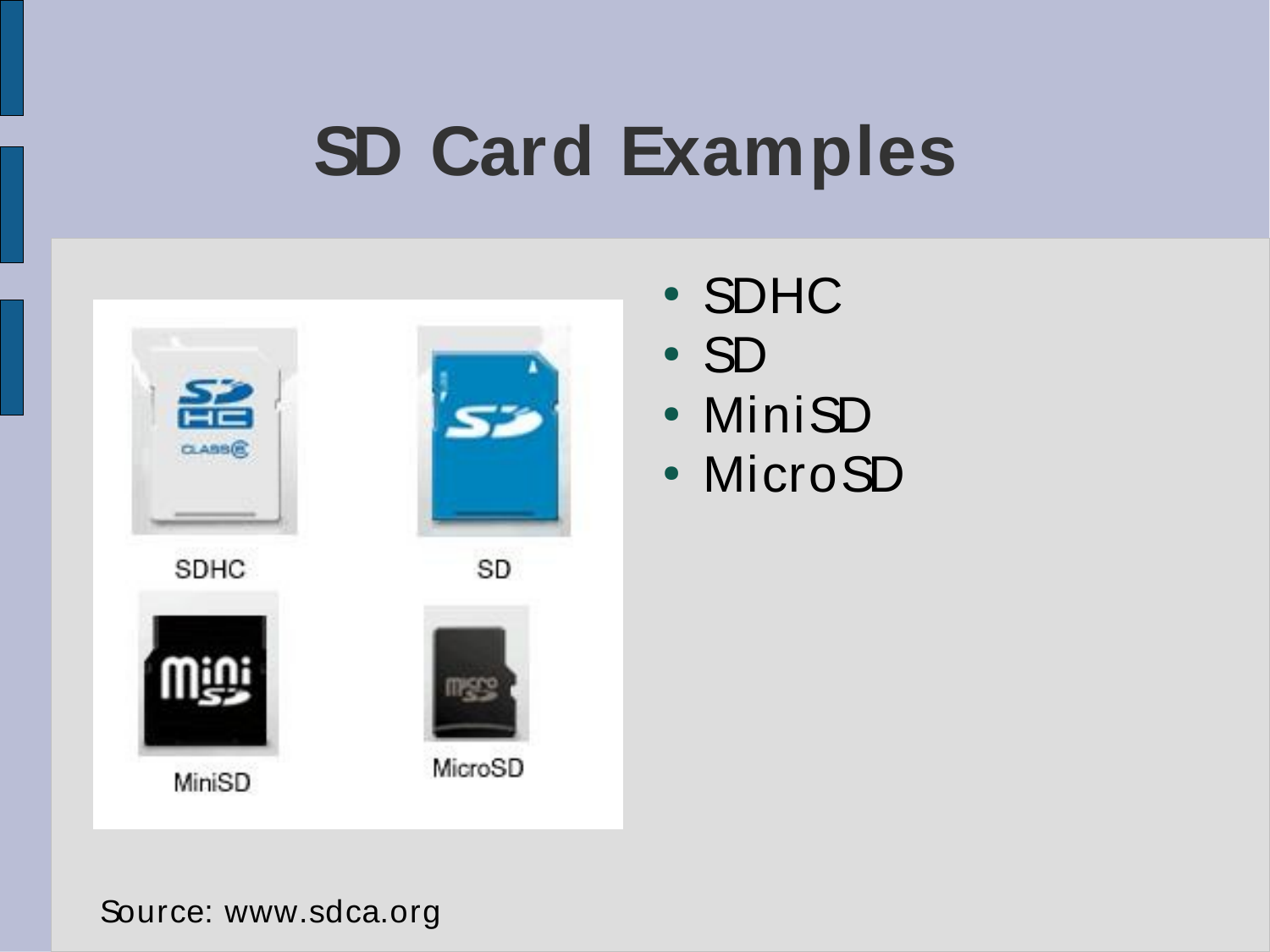## **SD Card Caveats**

#### • 4GB Card Issue

| $\mathbf D$ CAUTION                                                                           | Correct                        |         | Wrong                          |  |
|-----------------------------------------------------------------------------------------------|--------------------------------|---------|--------------------------------|--|
| <b>About SDHC Memory Card</b><br>Look for the SDHC logo when purchasing SDHC<br>Memory Cards. | 옮<br>0.400 <sub>8</sub><br>4GB |         |                                |  |
| The SDHC Logo is used for cards 4GB or larger.                                                |                                |         | CLASS(2)                       |  |
| SD Speed Class is mandatory for SDHC Memory<br>Card. It also appears on the card.             |                                | 53      | CLASS(4)<br>CLASS <sub>6</sub> |  |
| more info $\left  \right $                                                                    | SDHC Logo                      | SD Logo | SD Speed Class Logo            |  |

sD Logo is a trademark

\* SDHC Logo is a trademark.

#### • SD vs SDHC Compatibility

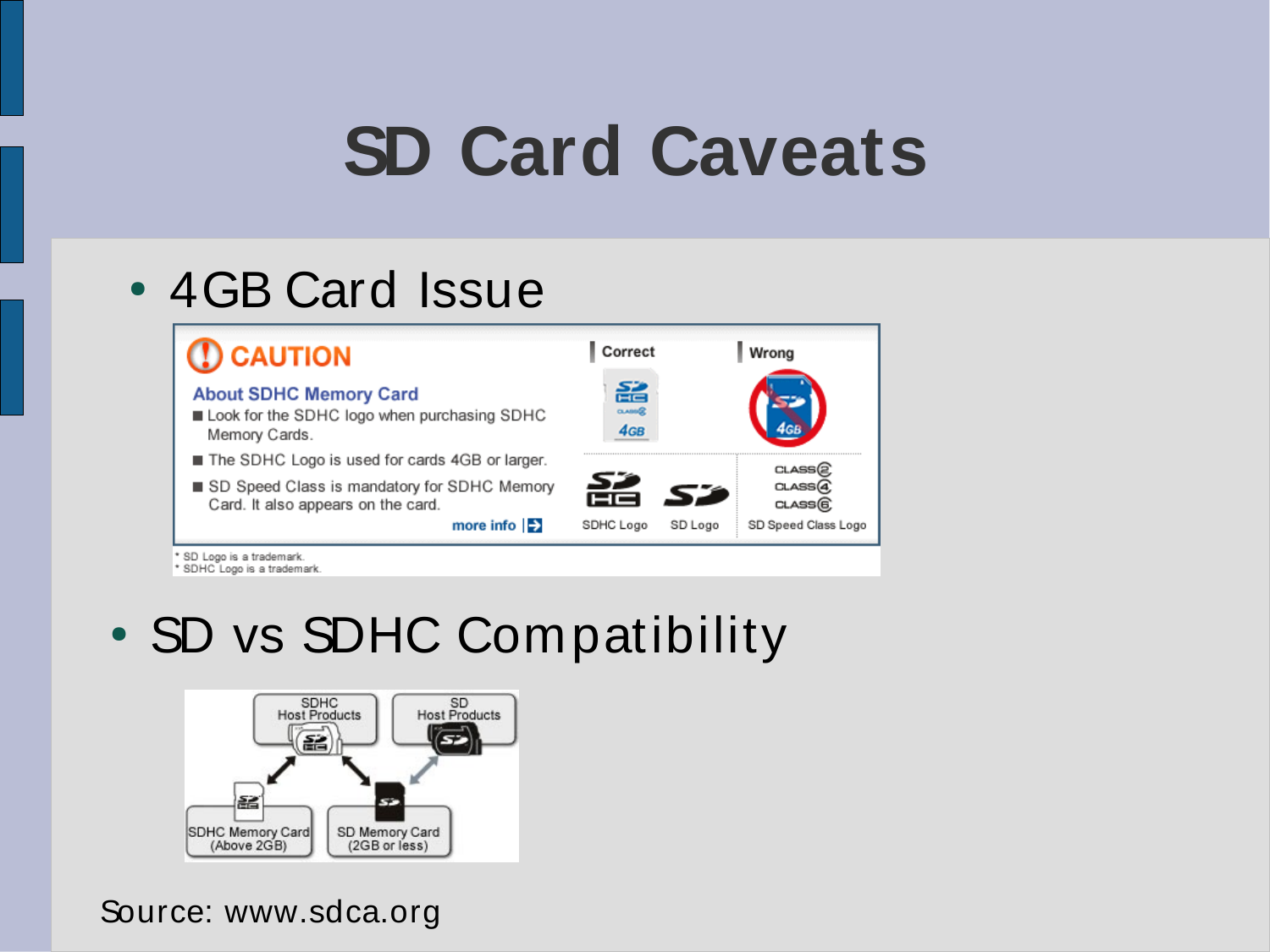## **SDIO Card**

- SDIO 1.0 (October 2006)
	- I/ O Cards for embedded/ consumer platforms
	- Simplified Spec
	- Mostly wireless cards
	- Also modems, FM radios, Bluetooth

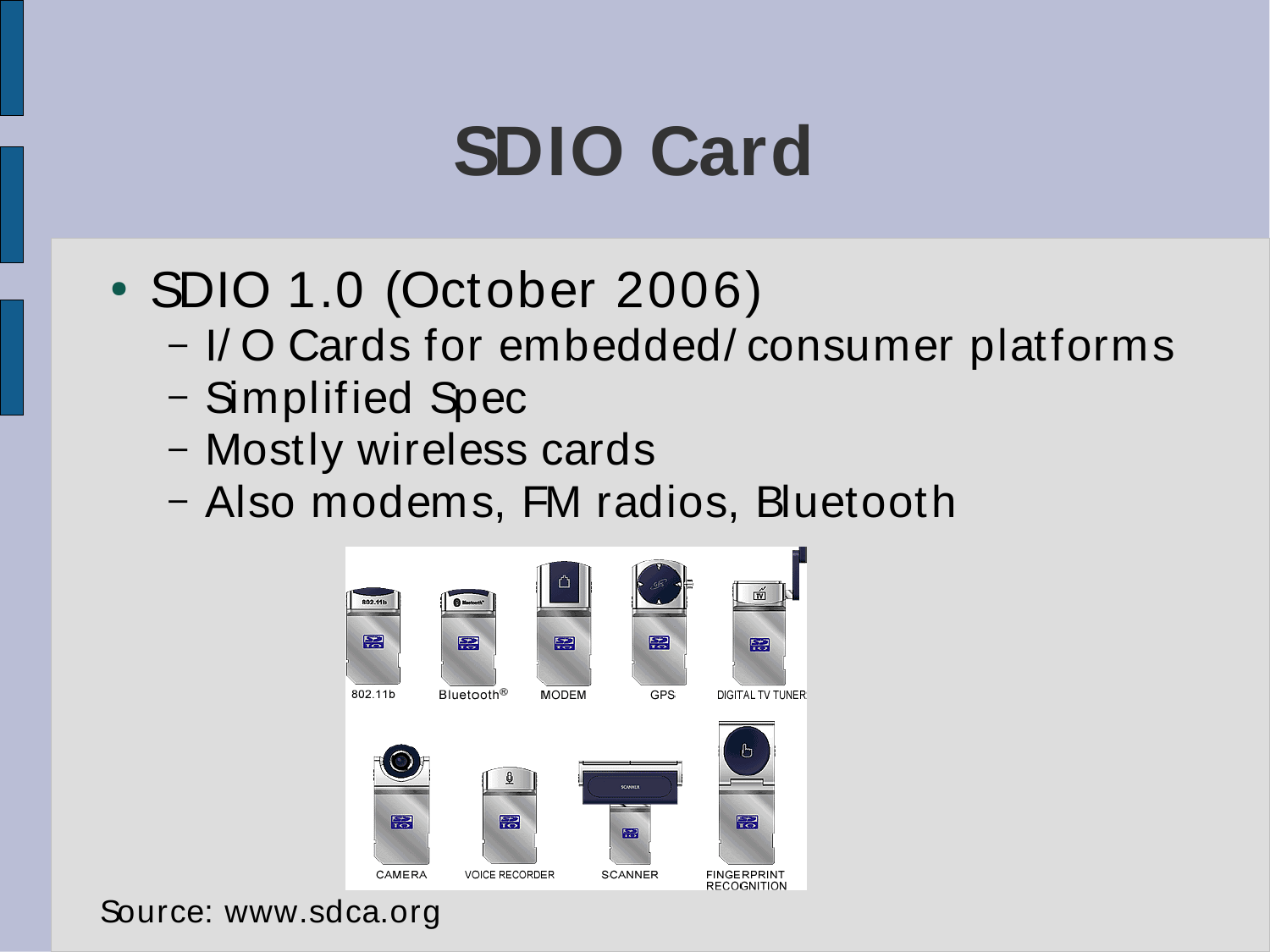# **Motivation / Background**

- Timing Solutions' AT91RM9200 Product
- SD Cards cheaper than CF cards
- Other products FreeBSD based
- SD Cards cheap and ubiquitous
- No SDIO cards support in SoC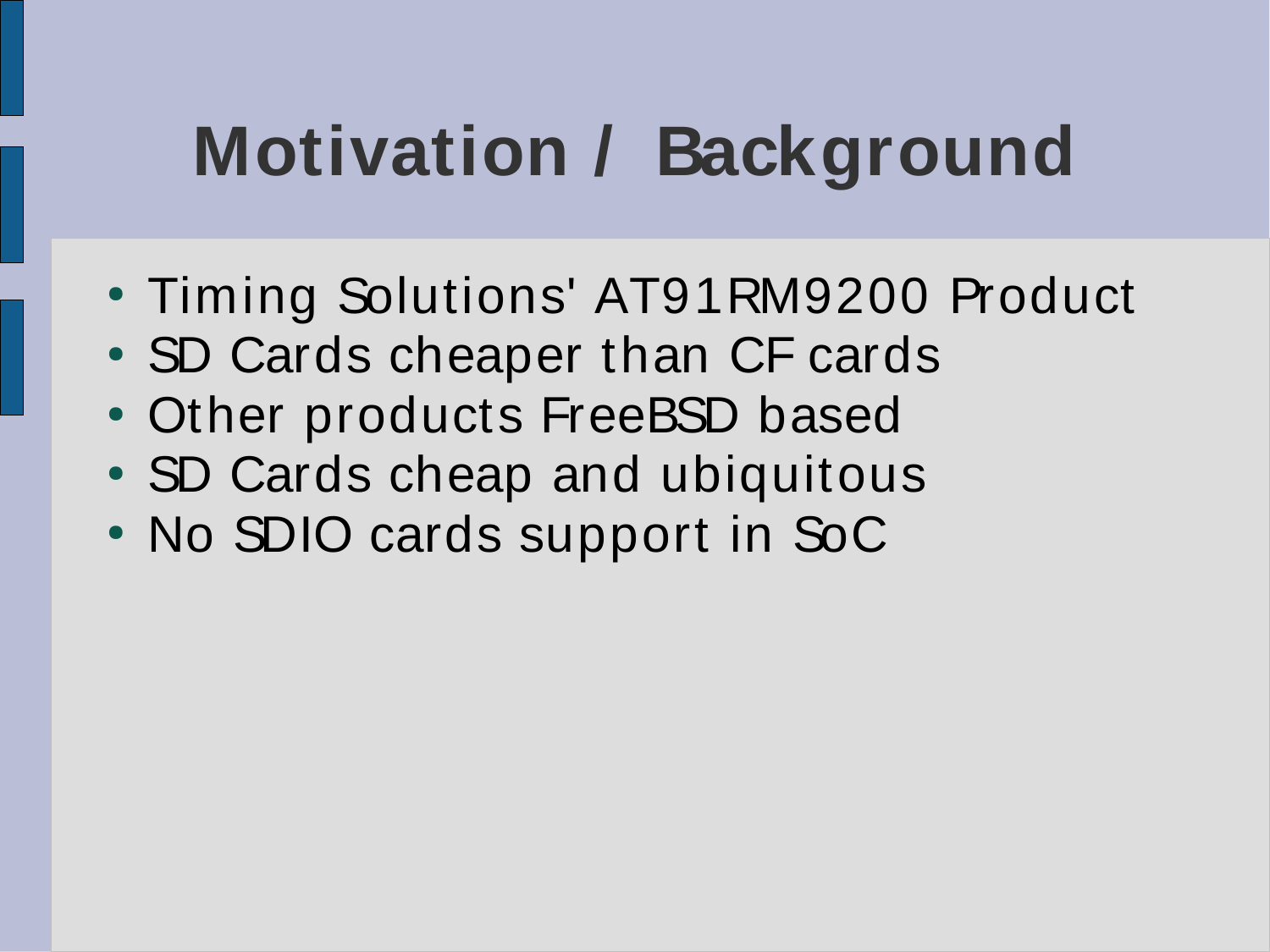### **Embedded**

- SD Cards popular in embedded devices
	- low pin count
	- low cost
	- MMC/ SD dual solutions
	- SPI bus interconnect
- Each SoC has different SD/MMC host adapter interface
- Host adapters typically very simple
- Software architecture must facilitate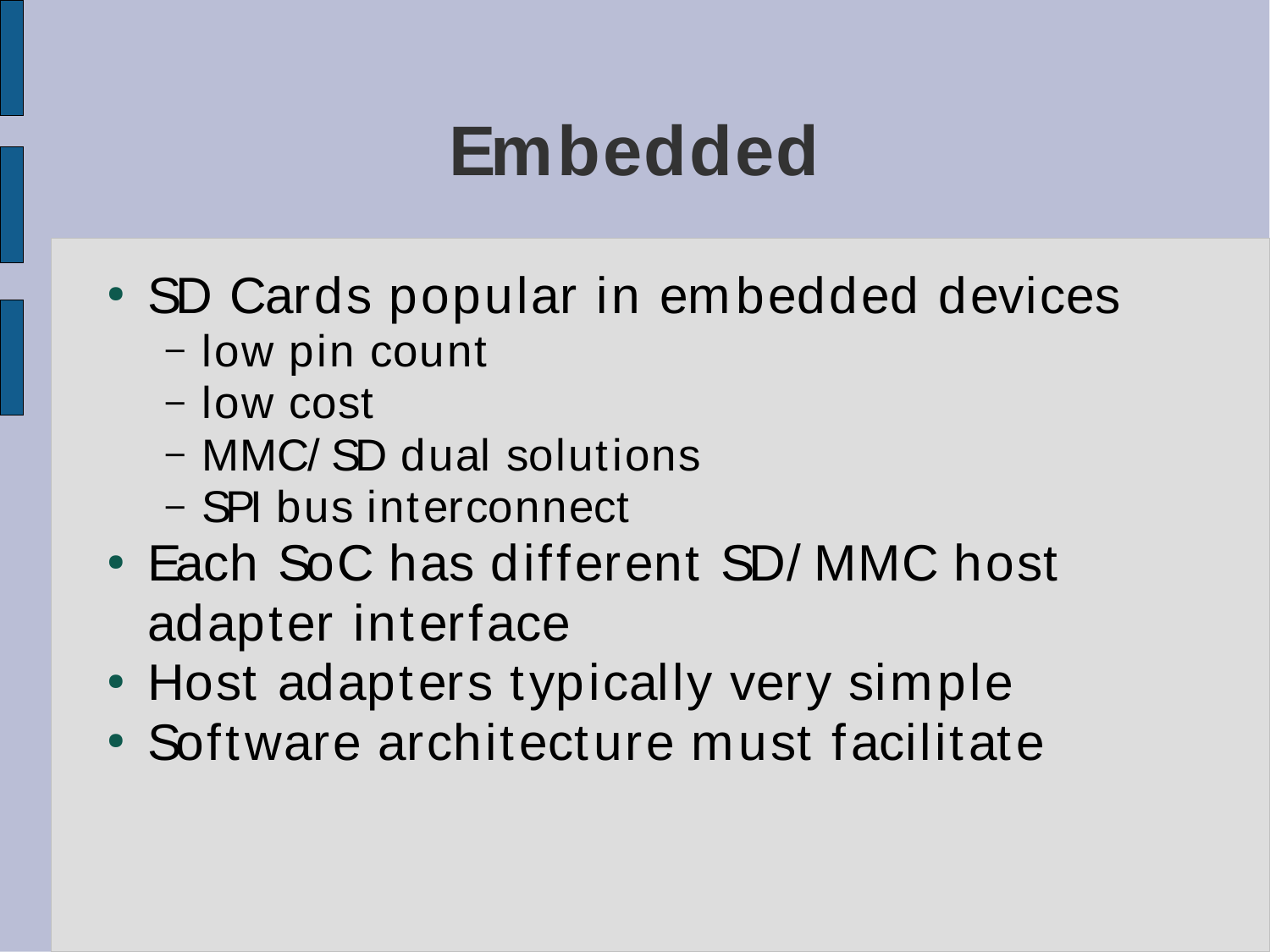# **Idealized SD Device Model**



- No MMC
- Standard SDHC not universally implemented
- Glosses over interaction with other OS subsystems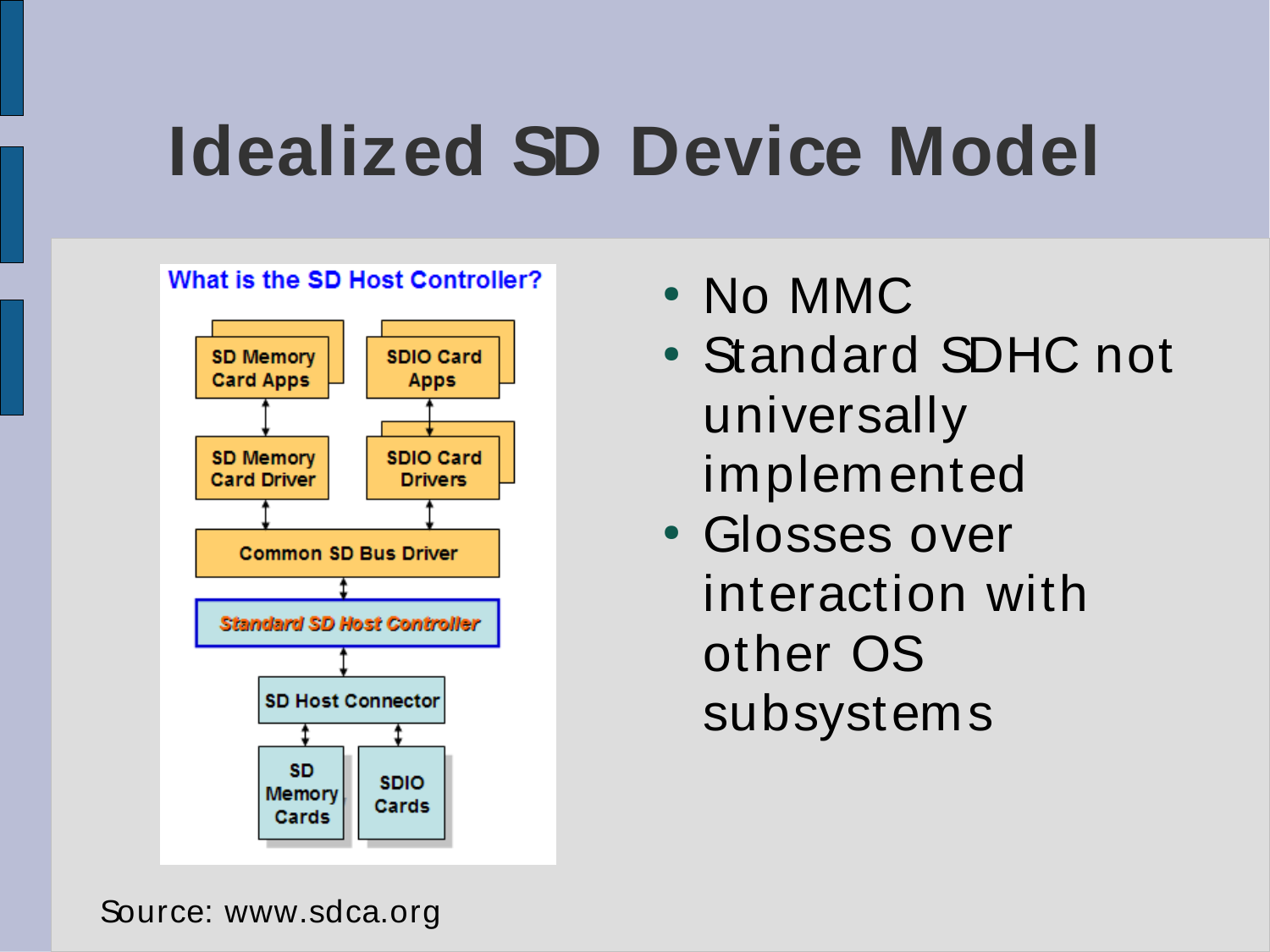# **Idealized MMC Device Model**



Source: Adapted from Hitachi MultiMediaCard User Manual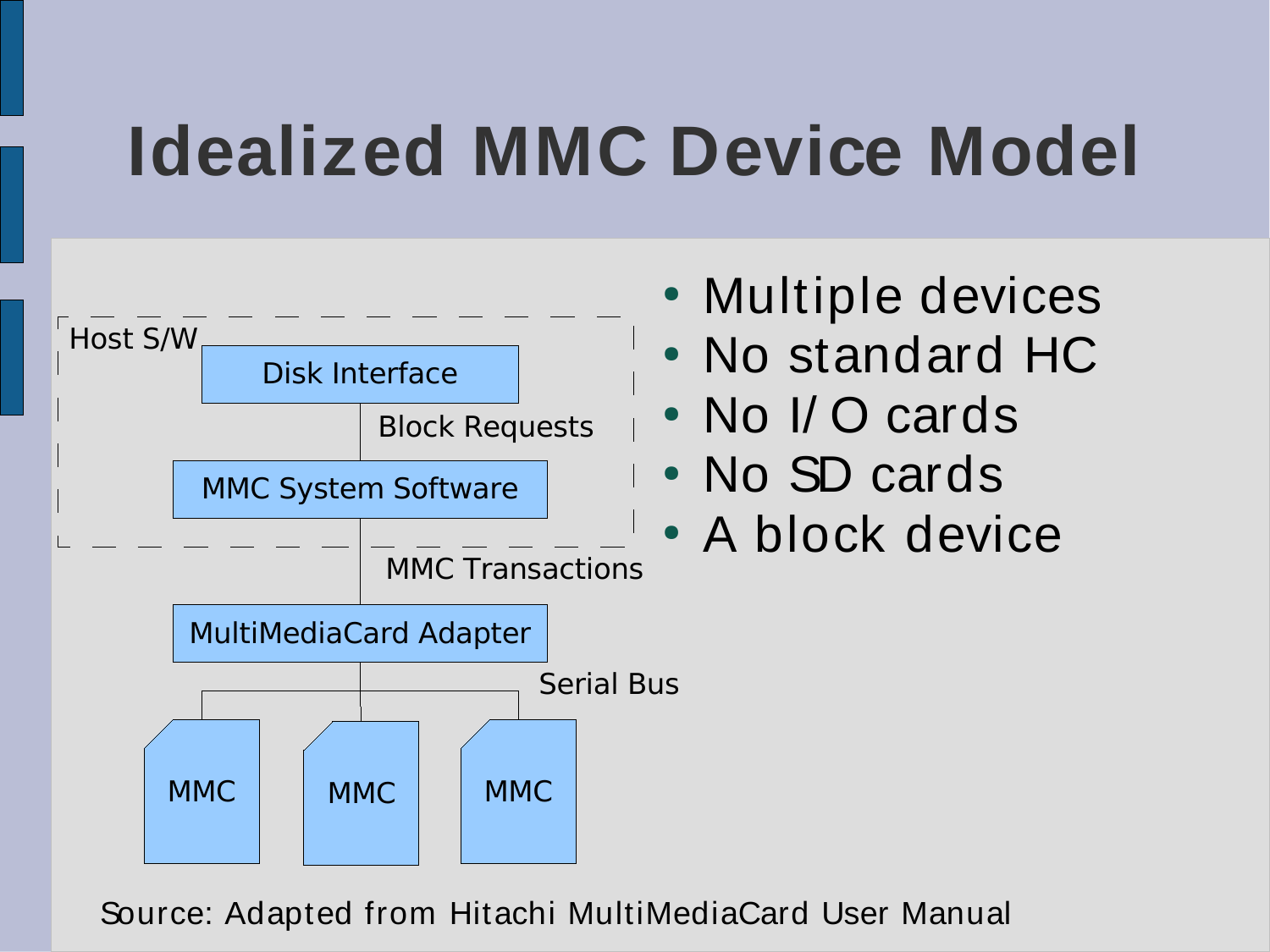# **Real World Example**



- ●Two different "slots"
- •Signals shared between two buses

Source: Atmel AT91RM9200 User Manual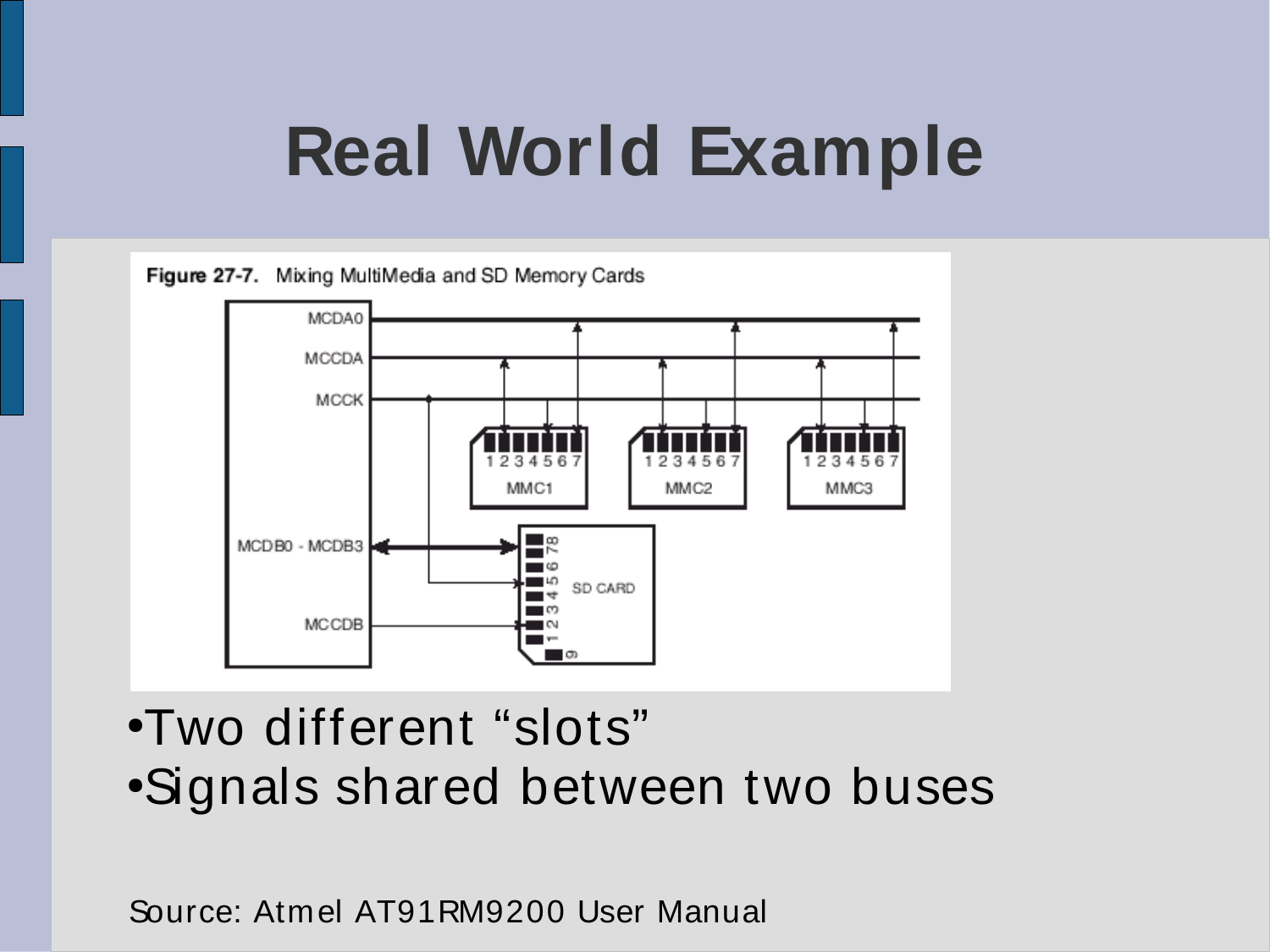# **FreeBSD Device Tree**



- at91 mci0 controller
- $\cdot$  mmc0 and mmc1 are bus
- mmcsdX are MMC memory cards
- sath0 is SDIO hypothetical Atheros card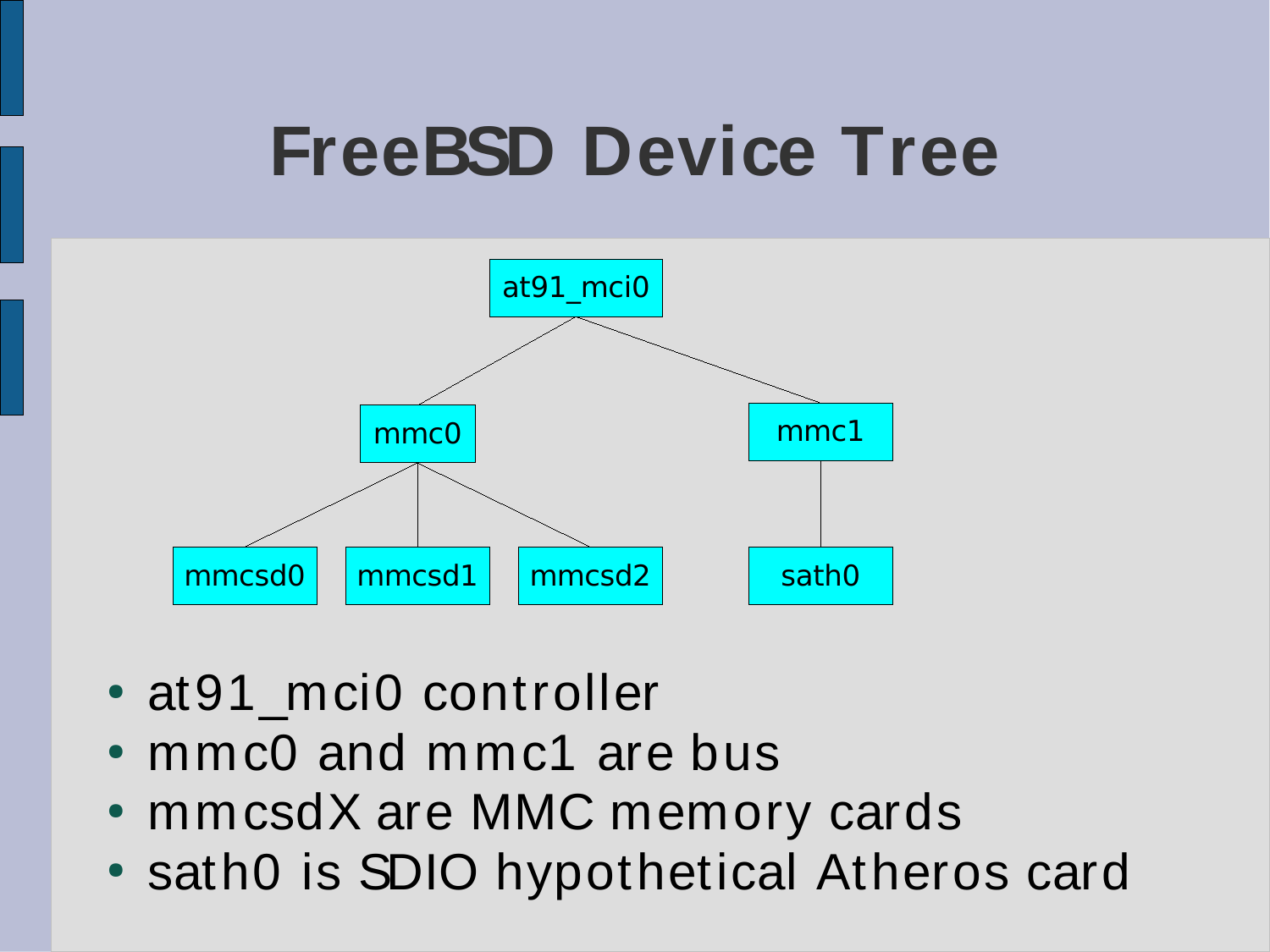# **MMC: The details**

- Pinout
- MMC Protocol
- MMC HC extensions
- SD Protocol
- SDHC extensions
- SDIO extensions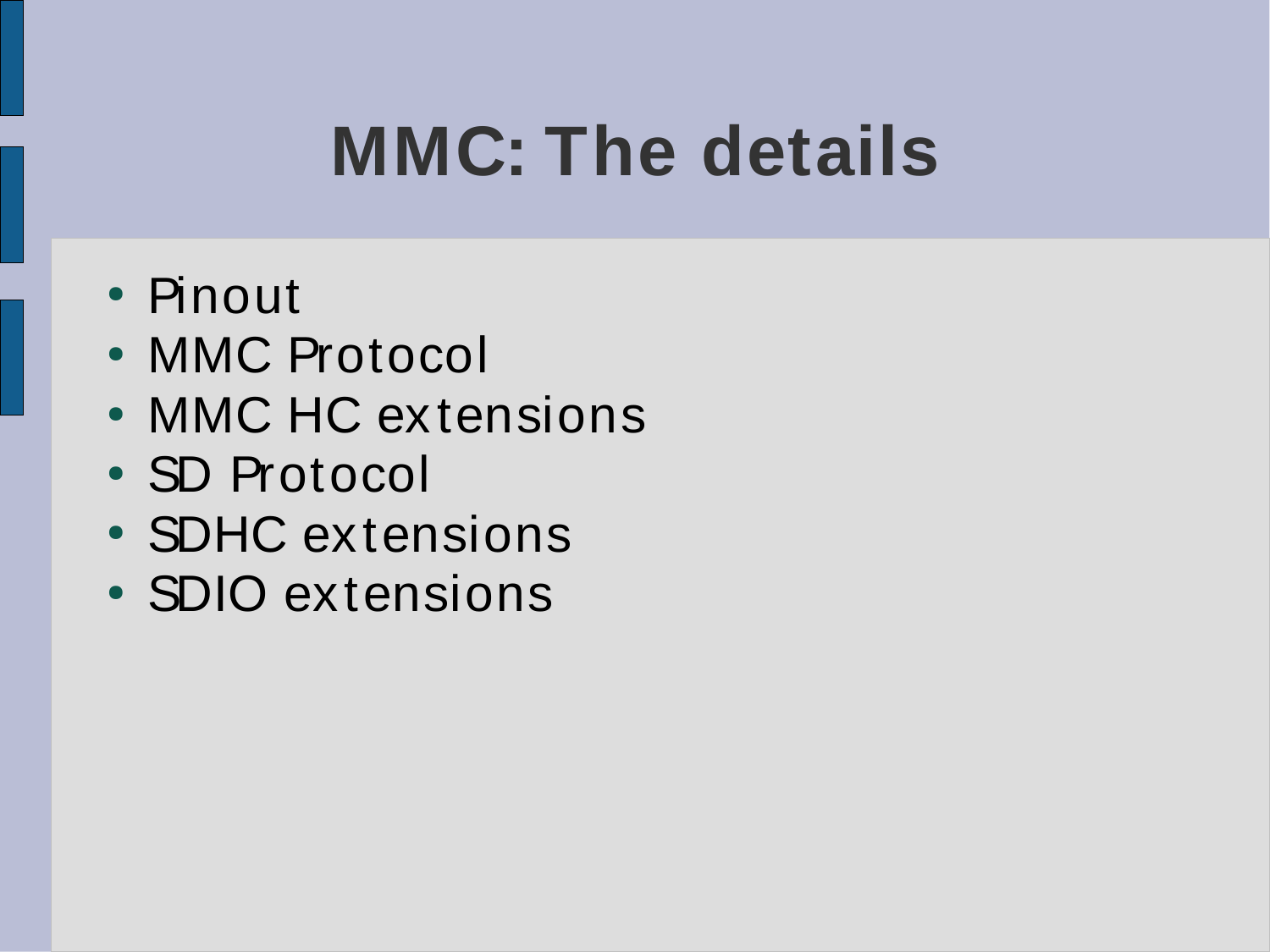#### **MMC Pinout**

| Pin No.        | Name                                                                                                                   | Type        | Pin Function      |             |
|----------------|------------------------------------------------------------------------------------------------------------------------|-------------|-------------------|-------------|
| 1.             | <b>RSV</b>                                                                                                             | NC          | Reserved pin      | 2 3 4 5 6 7 |
| 2              | CMD                                                                                                                    | I/O, PP, OD | Command/response  |             |
| з              | $V_{SS1}$                                                                                                              | s           | GND               |             |
| 4              | $V_{DD1}$                                                                                                              | S           | Vcc               |             |
| 5              | CLK                                                                                                                    | ı           | Clock             |             |
| 6              | Vssz                                                                                                                   | S           | GND               |             |
| $\overline{7}$ | <b>DAT</b>                                                                                                             | I/O, PP     | Data input/output |             |
| B) SPIMode     |                                                                                                                        |             |                   |             |
| Pin No.        | Name                                                                                                                   | Type        | Pin Function      |             |
| 1.             | CS                                                                                                                     |             | Chip select       |             |
| 2              | DI                                                                                                                     | ı           | Data input        |             |
| з              | Vss                                                                                                                    | S           | GND               |             |
| 4              | V <sub>DD</sub>                                                                                                        | S           | $V_{CC}$          |             |
| 5              | SCLK                                                                                                                   | ı           | Clock             |             |
| 6              | $V_{SS2}$                                                                                                              | S           | GND               |             |
| 7              | DO                                                                                                                     | O, PP       | Data output       |             |
|                | Note: $S = Power$ supply<br>$l = Input$<br>$O = Output$<br>$PP = Push$ pull<br>OD = Open drain<br>$NC = Not connected$ |             |                   |             |

Figure 2.2 MultiMediaCard™ Pin Assignments

#### Source: Hitatchi MultiMediaCard User Manual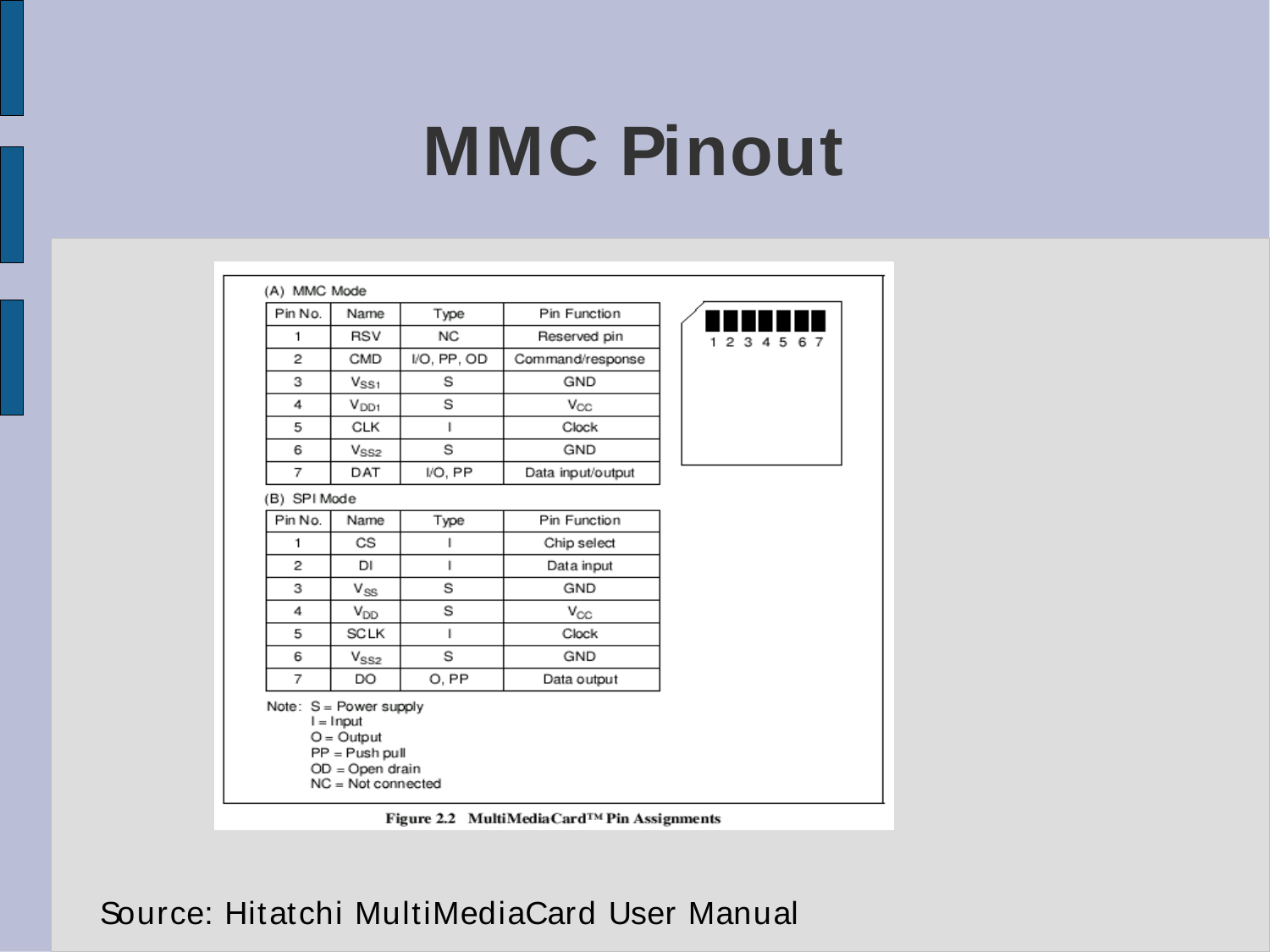#### **MMC Protocol**



Source: Hitachi MultiMediaCard User Manual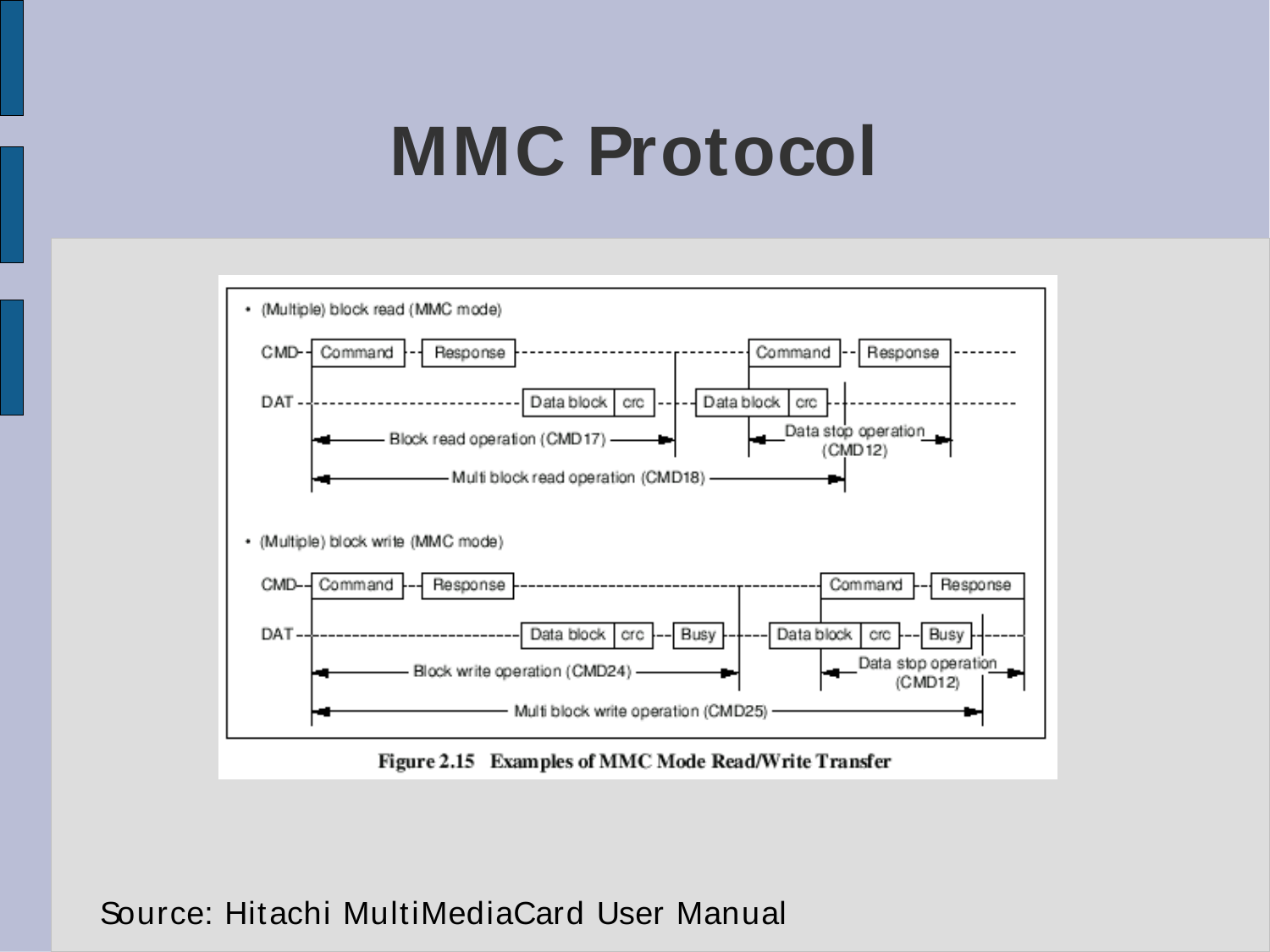# **MMC Replies**

- R1 (8) Command Status
- R1b (8) R1 with Busy
- R2 (16) SEND\_STATUS reply
- $\cdot$  R3 (40) SEND OCR (R1 + 32bits of OCR)
- R4 & R5 SDIO replies
- R7 (40) SEND\_IF\_COND (SDHC ext)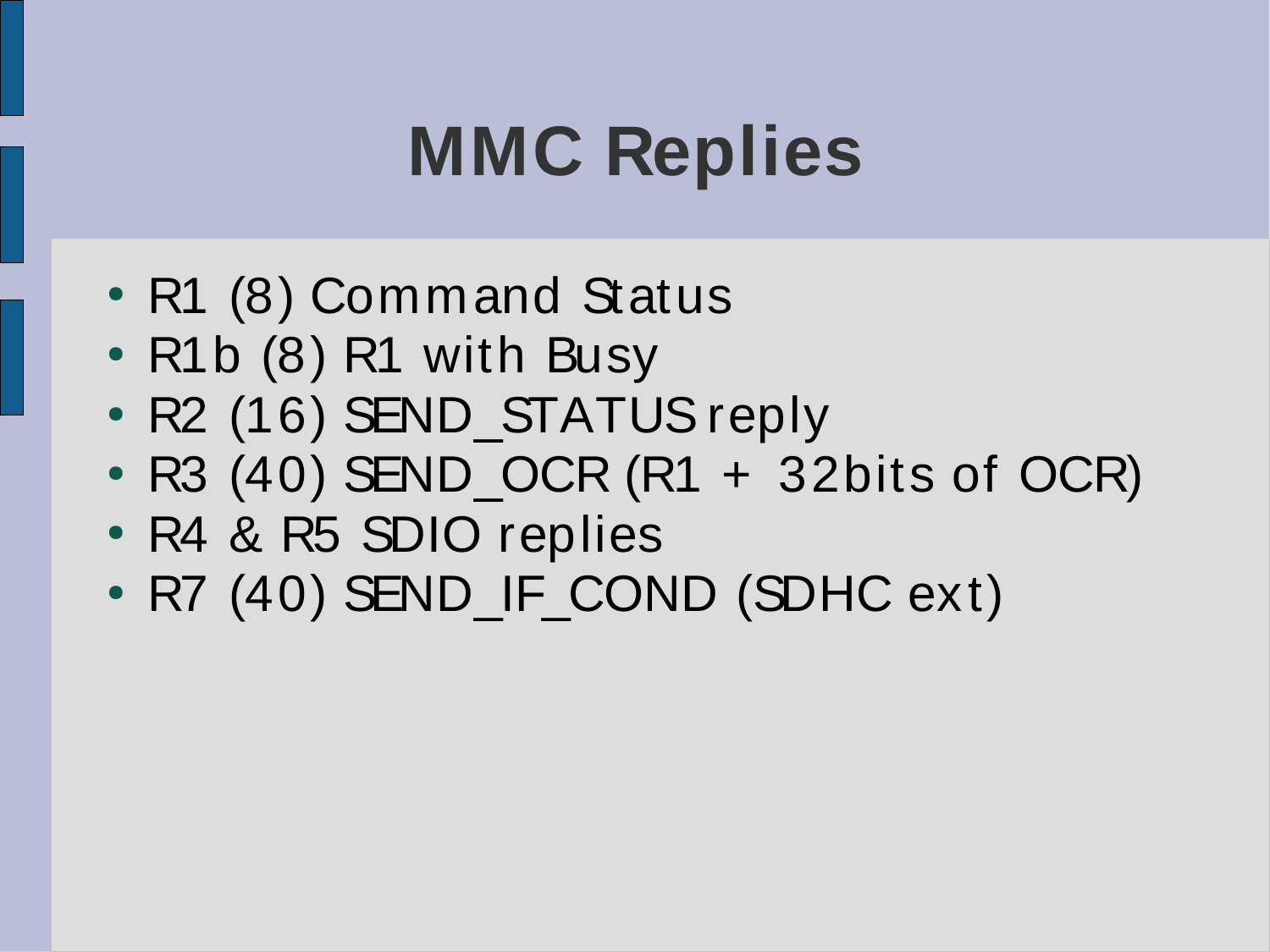## **MMC Bus Enumeration**

- Send GO\_IDLE\_STATE (CMD0)
- Send SEND\_OP\_COND (CMD1) w/ vdd
- Send ALL\_SEND\_CID (CMD2) – one card wins and sends its CID
- Send SET\_RELATIVE\_ADDRESS (CMD3)
- Get the CSD for card size, etc
- Loop until no card wins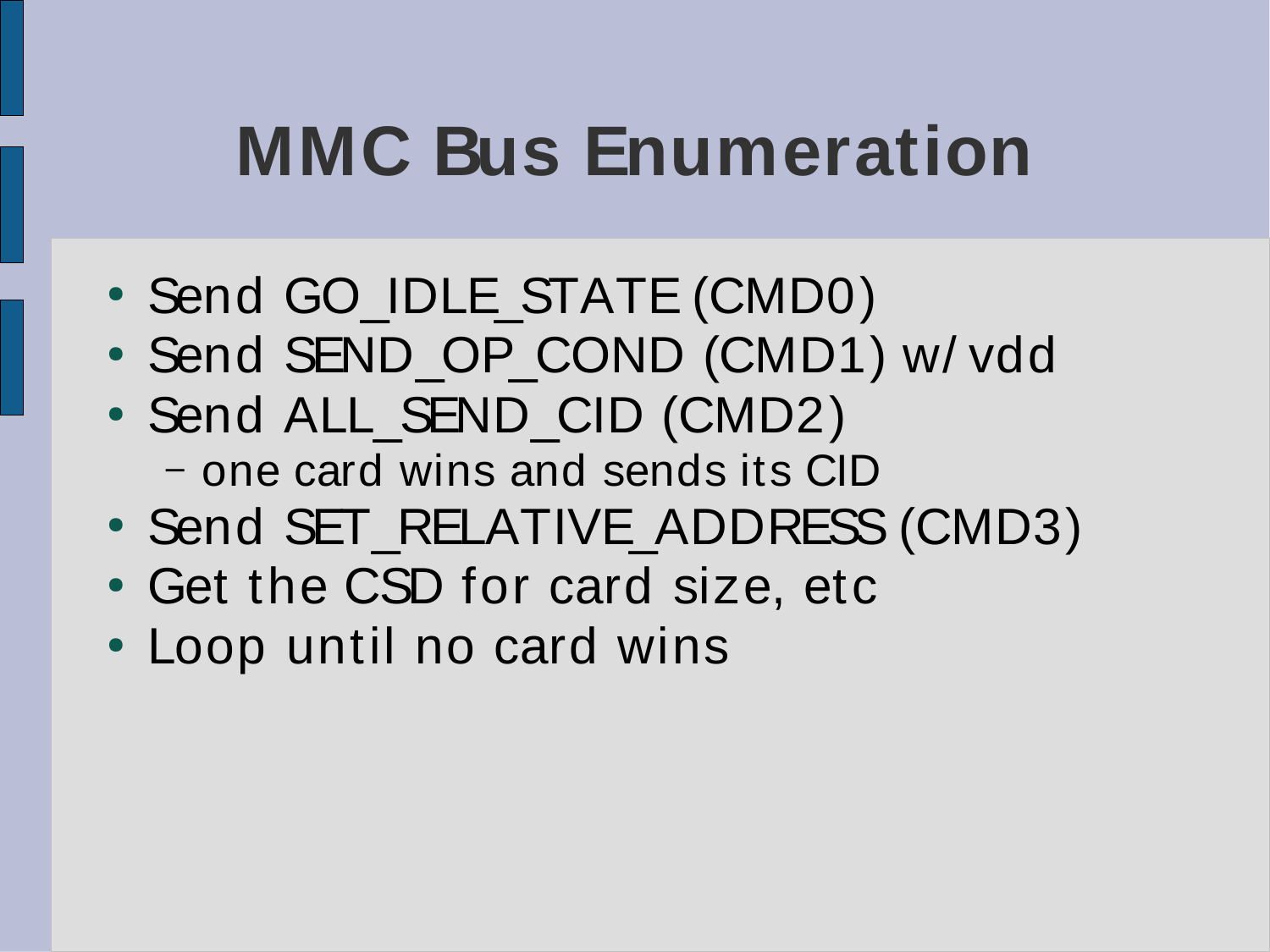# **SD Extensions**

- SD/MMC coexist
- 4bit vs 1bit bus
- Broadcast vs singlecast
- Try SD first, fallback to MMC
- SDHC complication
- SDIO adds much complication



Source: SanDisk SD Card Product Manual v2.2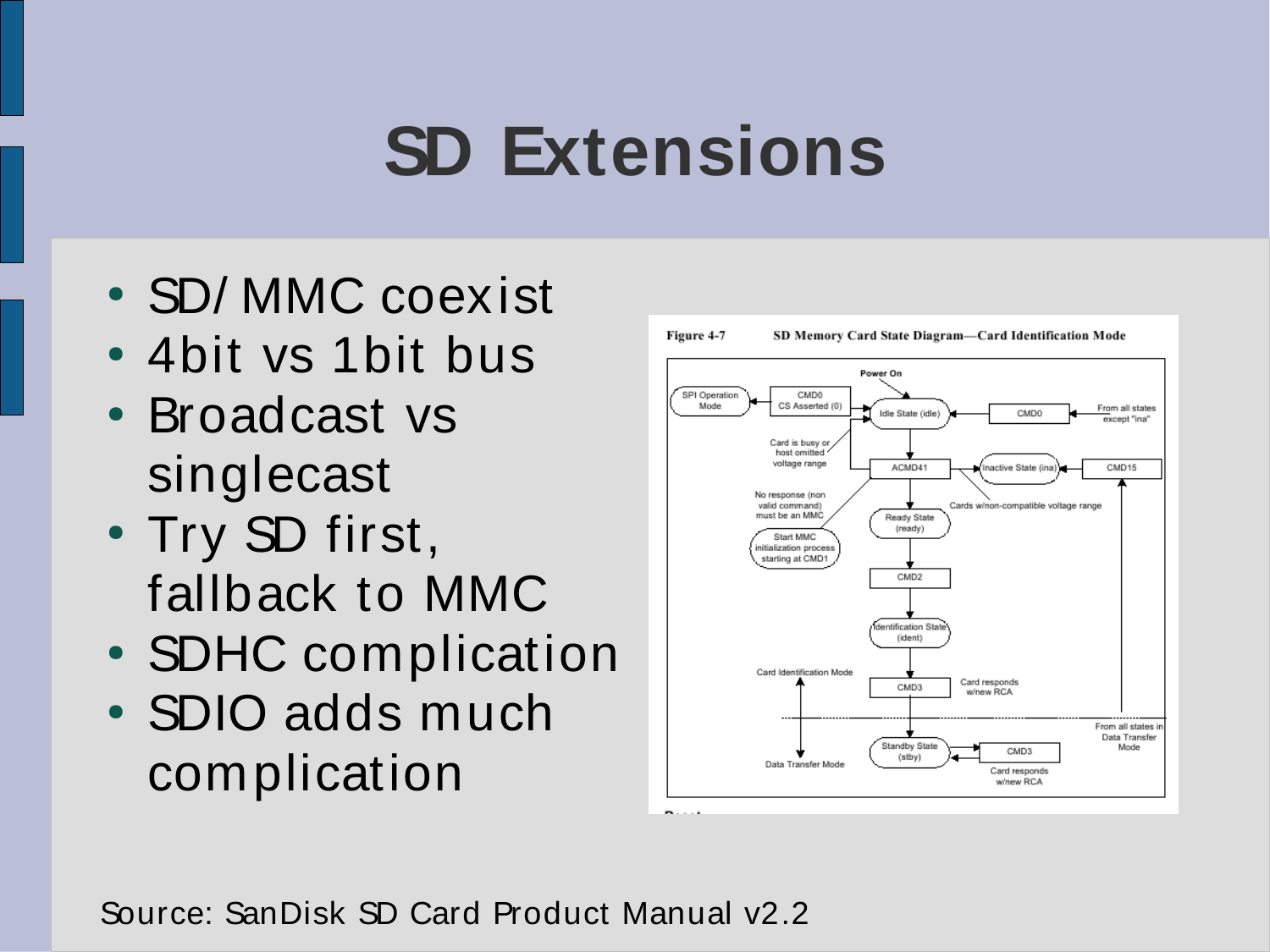## **SDIO Extensions**

- Additional ways to probe for SDIO cards
- SDIO cards have PCMCIA CIS for use in enumeration and configuration



Source: Simplified SDIO Card Specification v1.10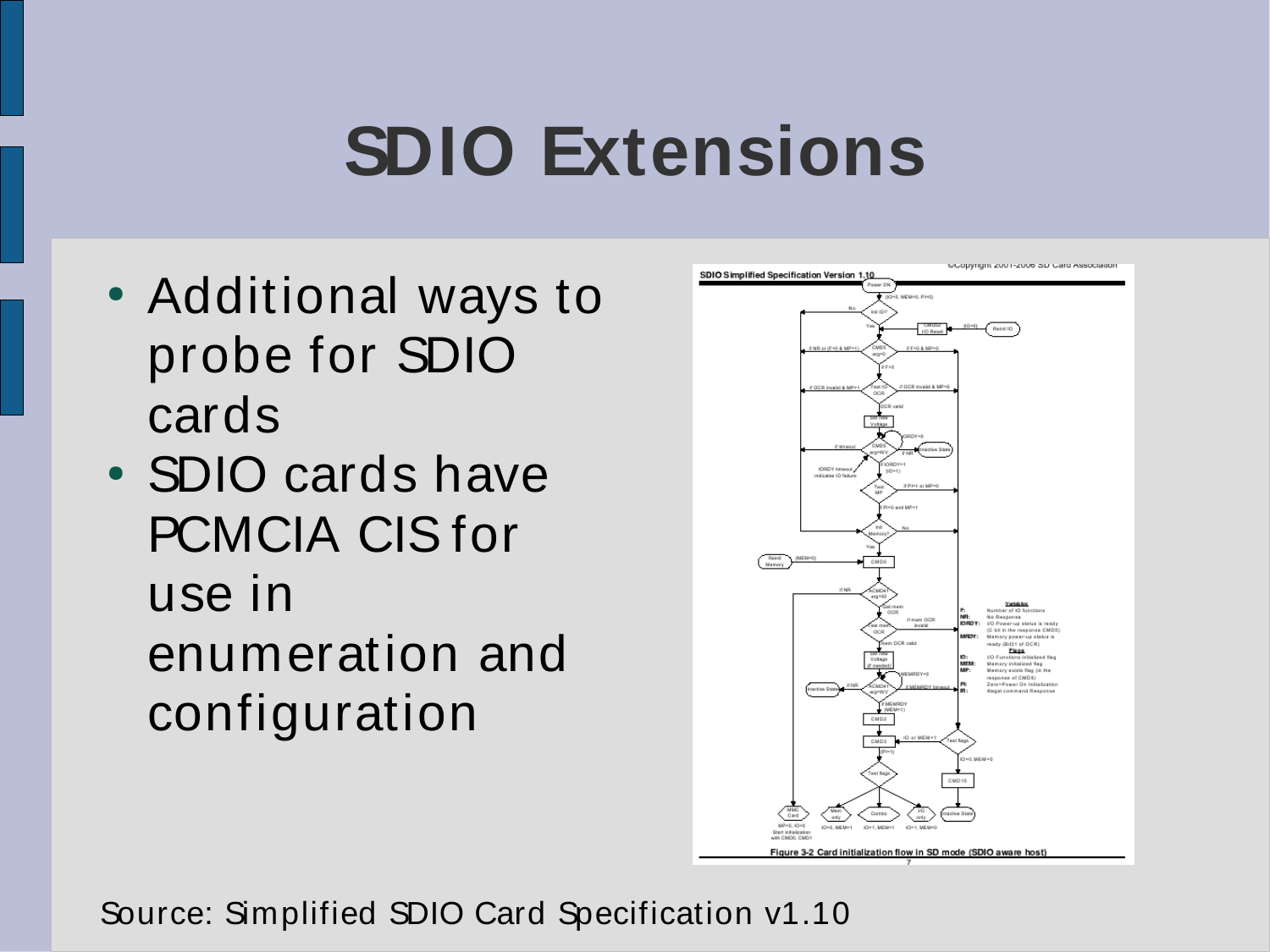# **SDHC Extensions**

- SD/MMC read/ write commands byte based.
- SDHC block (512) byte) based
- Different isolation sequence



Source: SD Simplified Physical Specification v2.0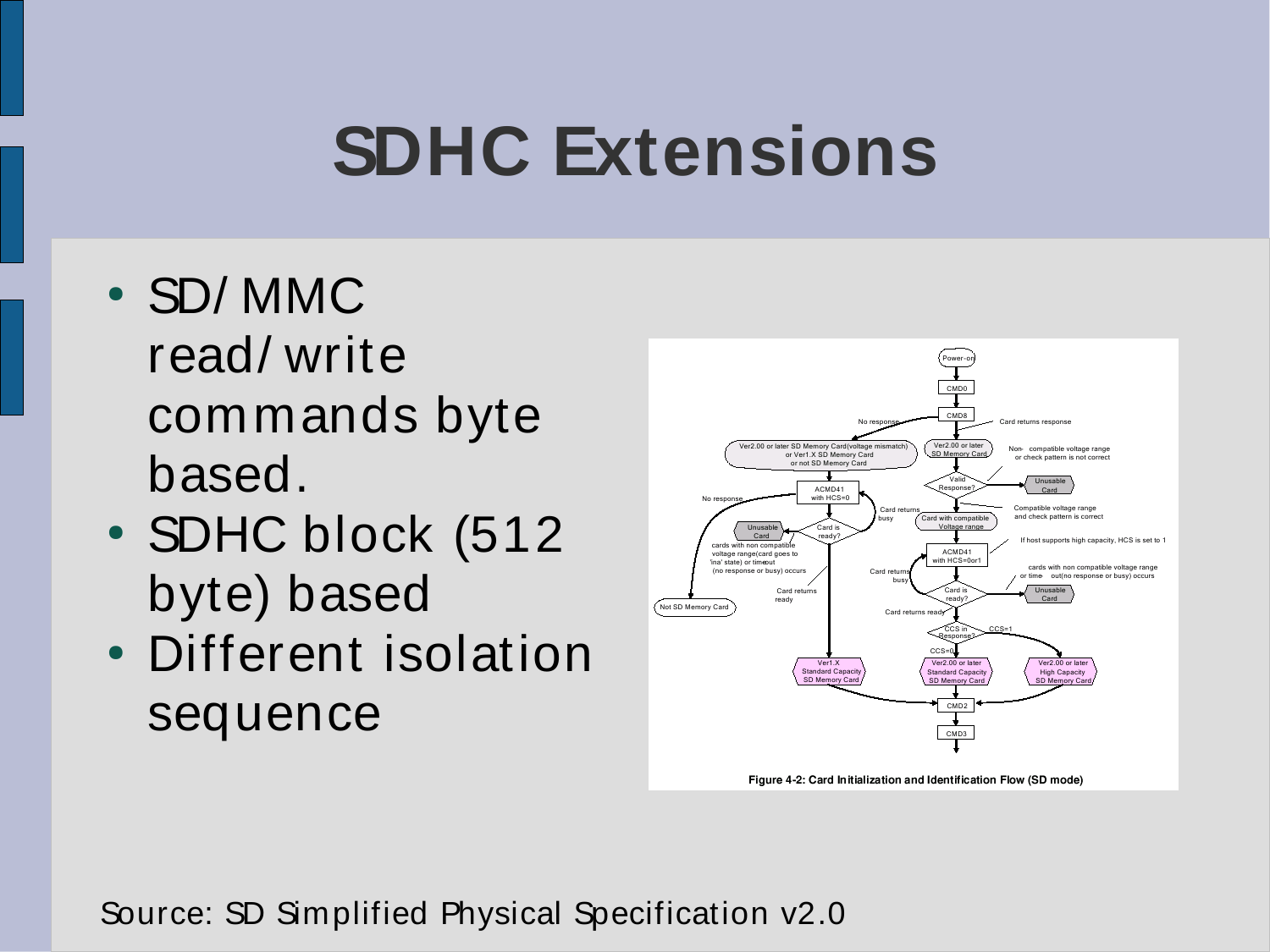#### **FreeBSD Overview**

- HA < > MMC bus interface mmcbr\_if.m
- MMC bus < > MMC/SD device (mmc\_if.m)
- Why no port of OpenBSD mmc/ sd code
- Design details
	- Simple
	- Linux- like and OpenBSD- like interfaces
- To Do list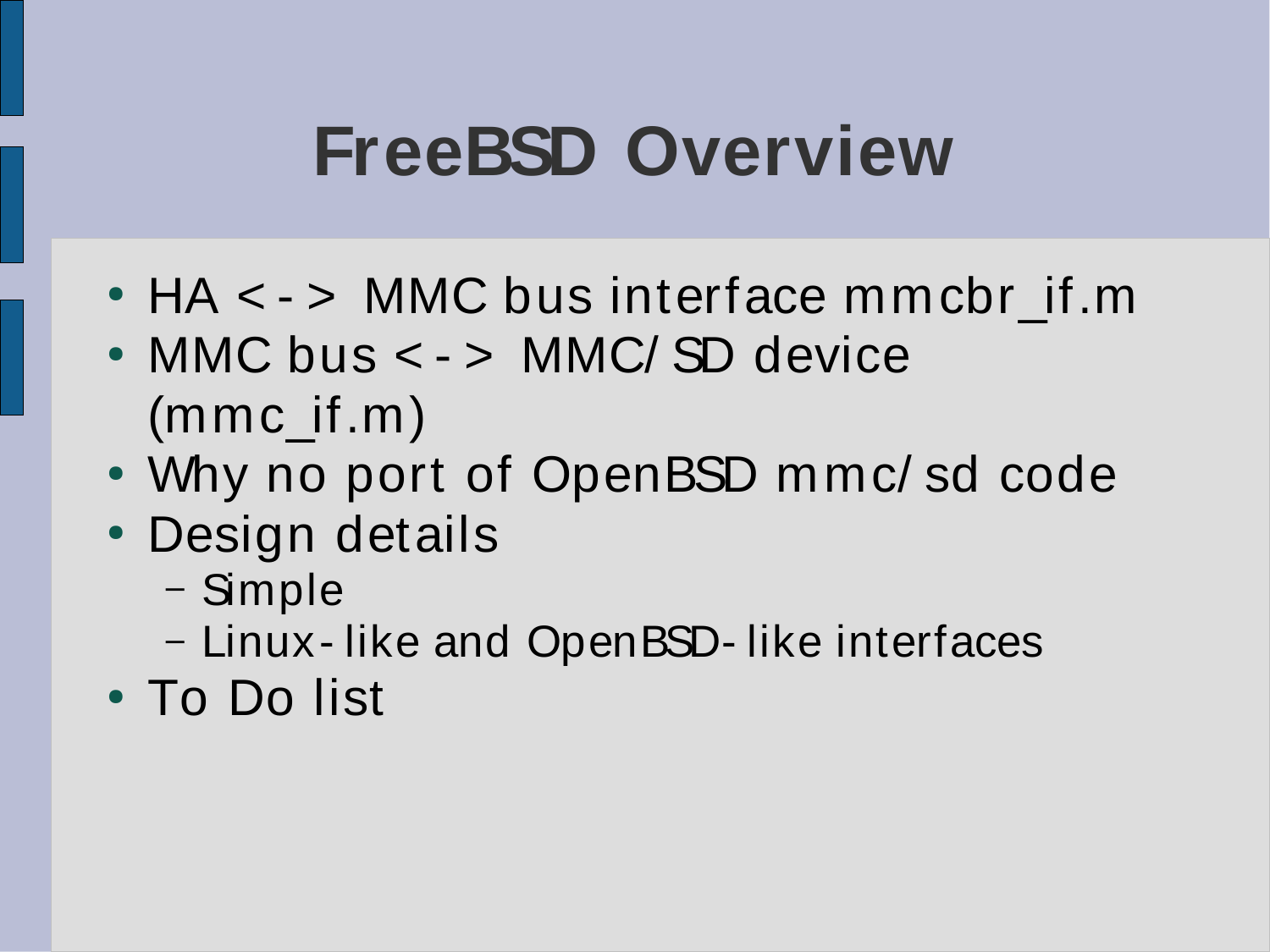#### **FreeBSD Data Flow**

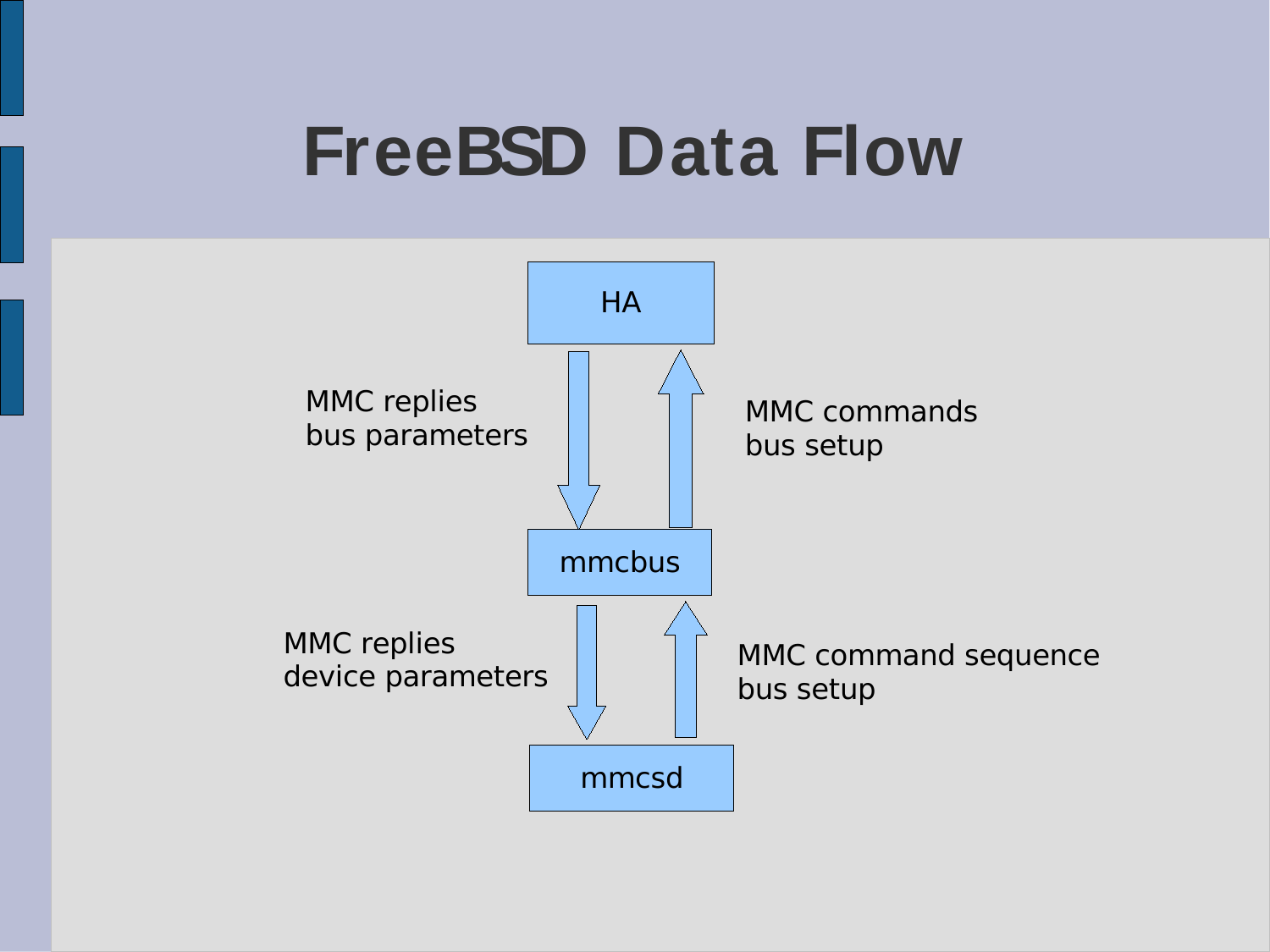#### **mmcbr Interface**

- update\_ios
- request
- get\_ro
- acquire\_host
- release\_host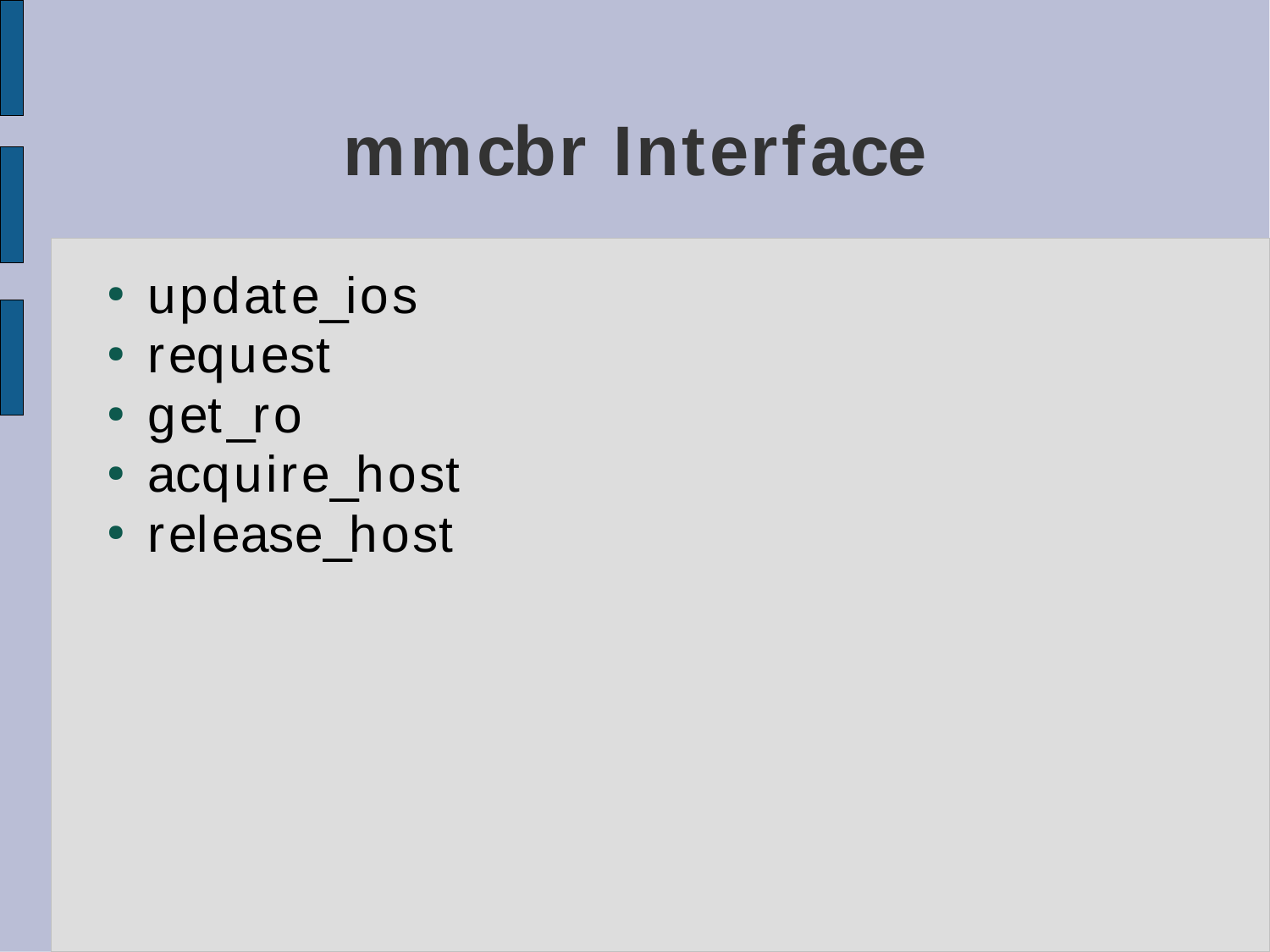#### **mmcbr ivars**

- mmcbus sets/ gets ivars from mmcbr
	- mmcbr\_get\_bus\_mode
	- mmcbr\_get\_bus\_width
	- mmcbr\_get\_chip\_select
	- mmcbr\_get\_clock
	- mmcbr\_get\_f\_min
	- mmcbr\_get\_f\_max
	- mmcbr\_get\_host\_ocr
	- mmcbr\_get\_mode
	- mmcbr\_get\_power\_mode
	- mmcbr\_get\_ocr
	- mmcbr\_get\_vdd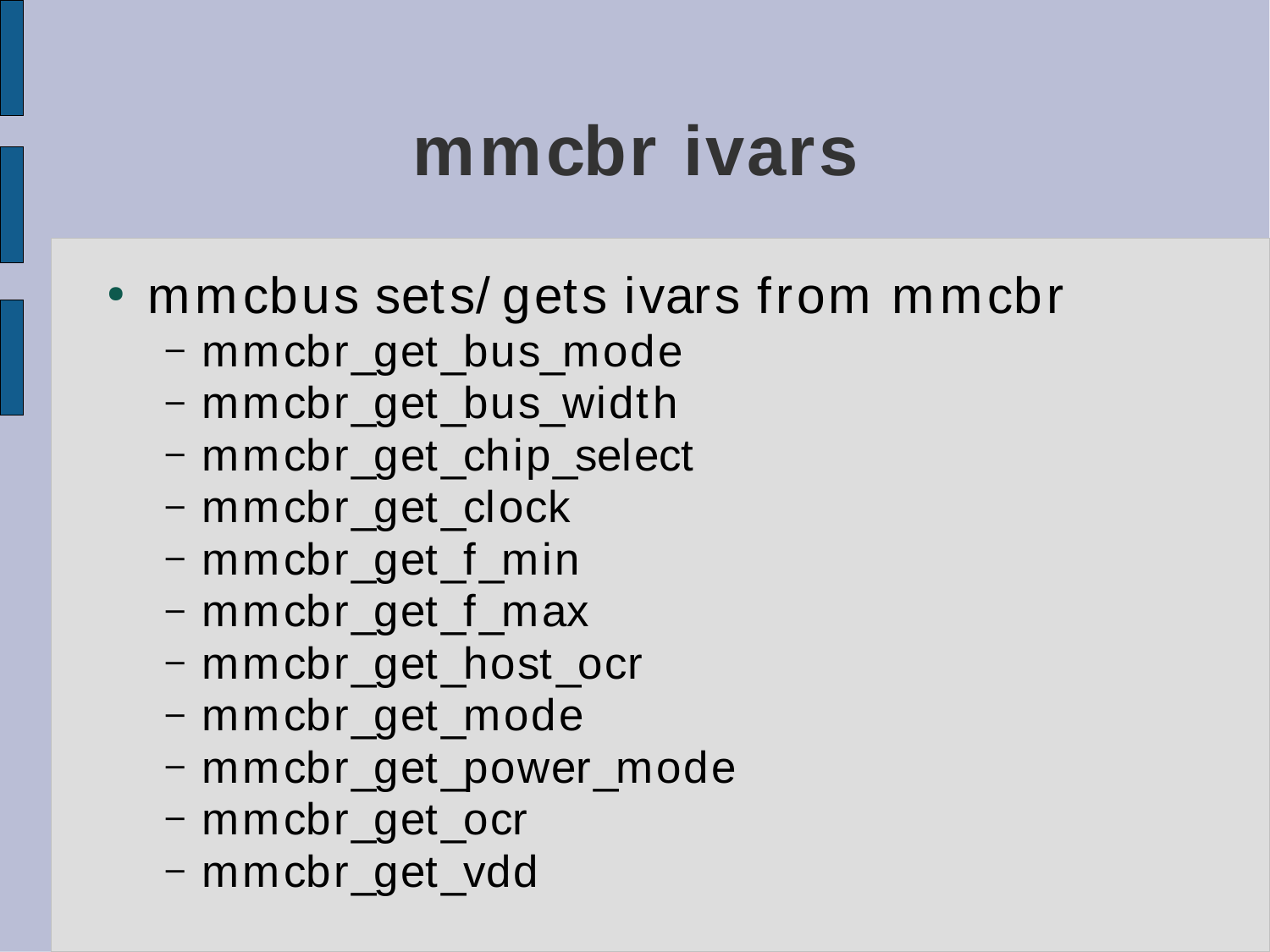#### **mmcbus Interface**

- mmc bus has two sides to its interface – HA < - > mmc bus callbacks from HA – mmcbus < - > mmc/ sd device interface
- wait\_for\_request
- acquire\_bus
- release bus
- Needed: rescan bus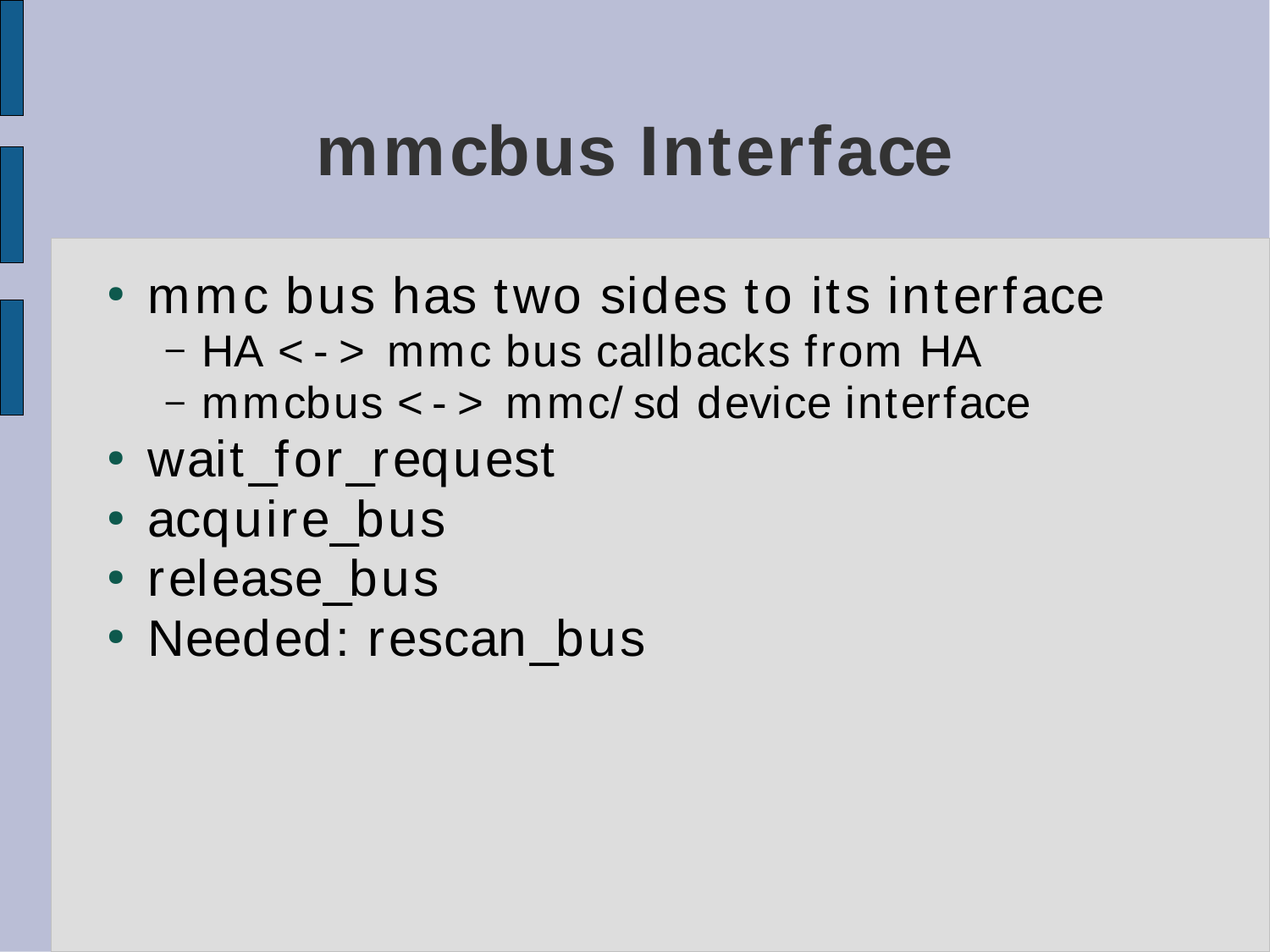#### **mmcbus ivars**

- mmcbus sets a common set of ivars in the devices can query
	- mmc\_get\_dsr\_imp
		- Does this device implement SD's DSR register
	- mmc\_get\_media\_size
		- Return the device's computed capacity
	- mmc\_get\_rca
		- Returns the 16- bit relative card address
	- mmc\_get\_sector\_size
		- Sector size of the media (512)
	- mmc\_get\_tran\_speed
		- Current bus clock rate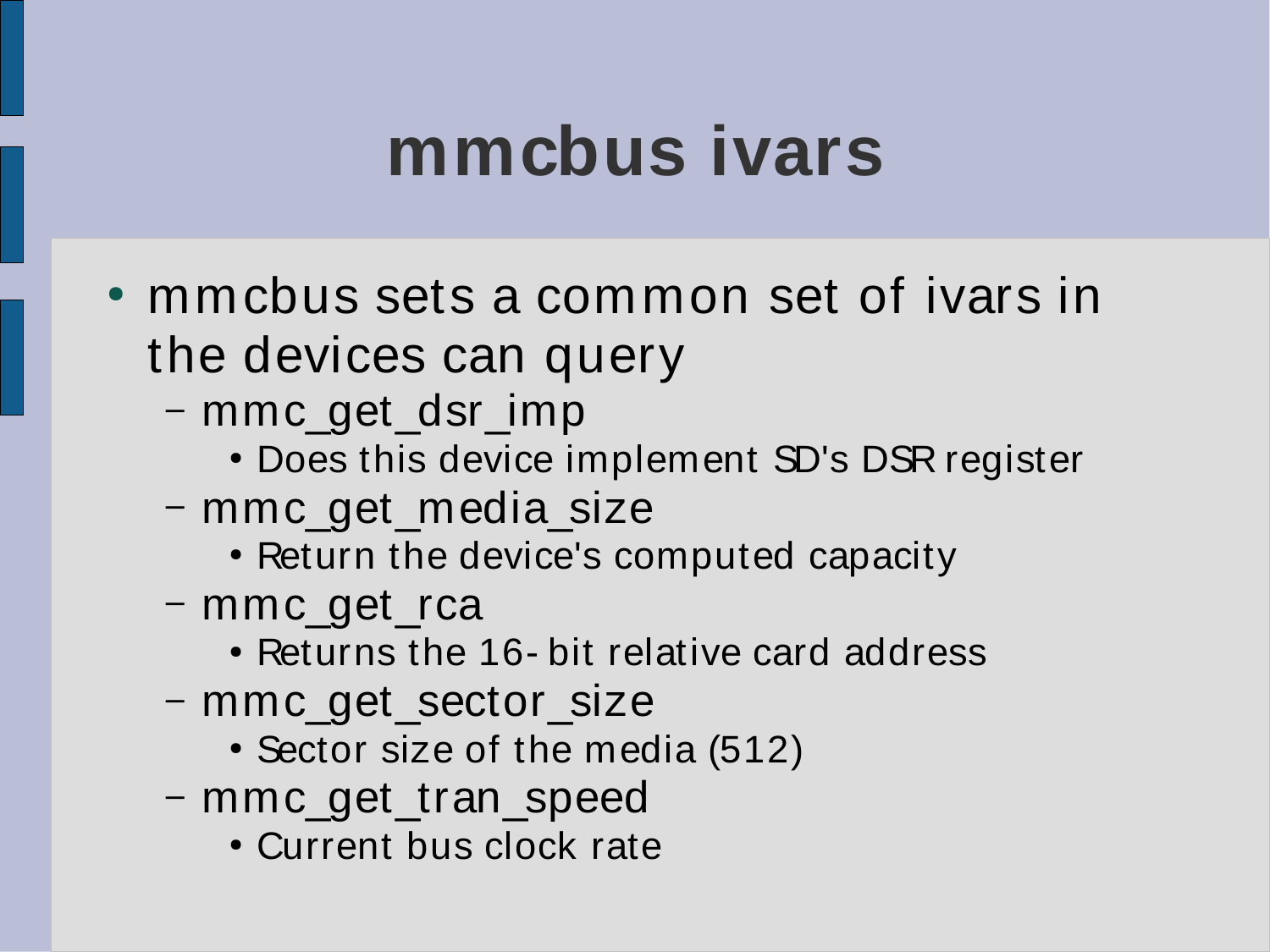## **MMC Client Driver Interface**

- mmcsd special for all memory cards – mmcbus needs to probe for what type – mmcsd handles all types
- SDIO cards need probe routine – Need implementation and cards
- MMC HC and SDHC cards
	- Need implementation and cards